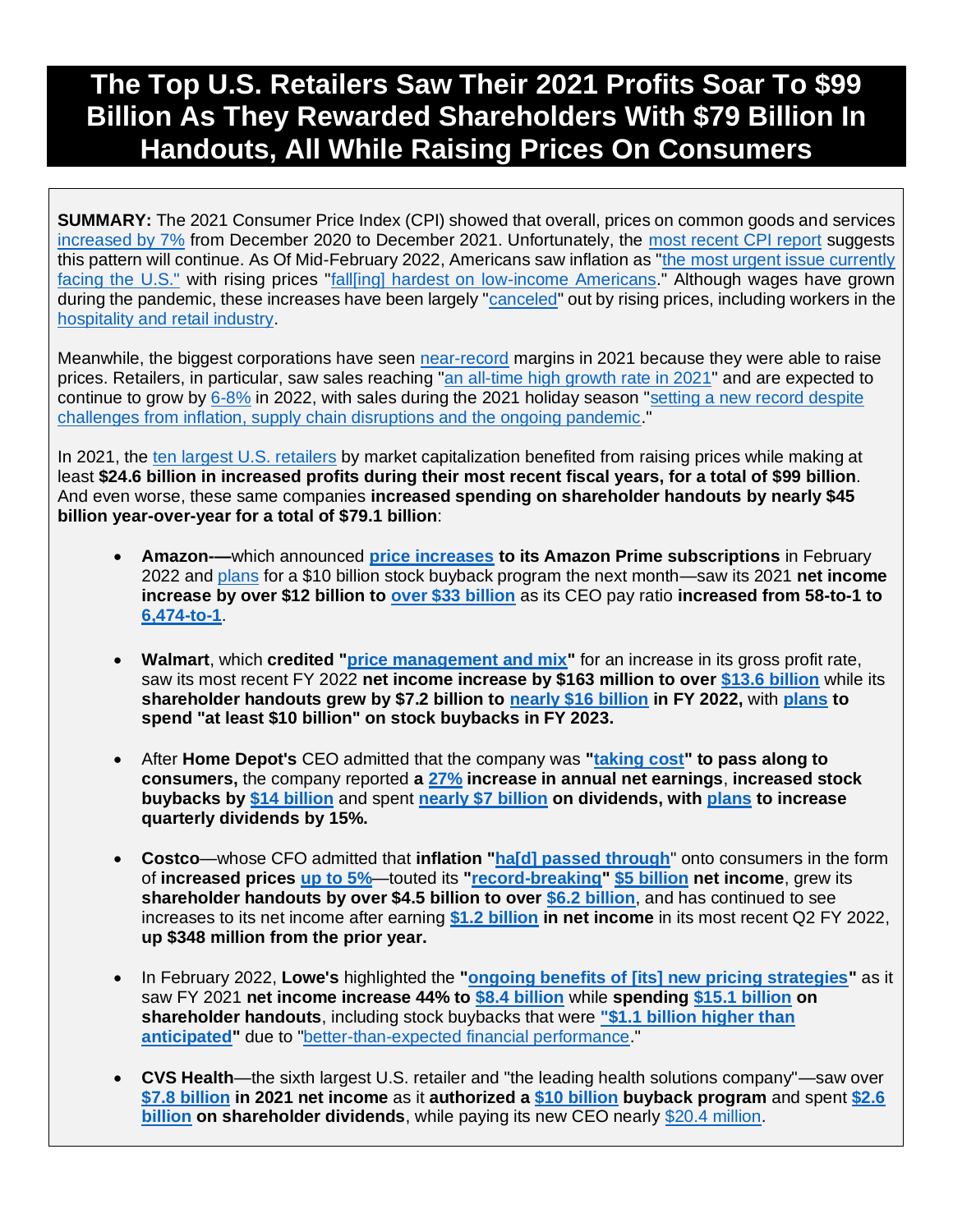- **Target**[—known](https://www.huffpost.com/entry/target-tracking-location-changing-prices_l_603fd12bc5b6ff75ac410a38) to change its online prices depending on customer locations to "'reflect the local market'" while maximizing sales and profits—saw its FY 2021 **net earnings rise [59%](https://investors.target.com/news-releases/news-release-details/target-corporation-reports-fourth-quarter-and-full-year-2021)** and used those profits to **boost buybacks by 887% while spending [\\$1.5 billion on shareholder](https://investors.target.com/news-releases/news-release-details/target-corporation-reports-fourth-quarter-and-full-year-2021)  [dividends.](https://investors.target.com/news-releases/news-release-details/target-corporation-reports-fourth-quarter-and-full-year-2021)**
- **TJX Companies**—whose CEO admitted that **["inflationary price increase\[s\]](https://seekingalpha.com/article/4489562-tjx-companies-inc-tjx-ceo-ernie-herrman-on-q4-2022-results-earnings-call-transcript)" were ["a major](https://seekingalpha.com/article/4489562-tjx-companies-inc-tjx-ceo-ernie-herrman-on-q4-2022-results-earnings-call-transcript)  [opportunity for us at TJX get even more aggressive about adjusting our retails,"](https://seekingalpha.com/article/4489562-tjx-companies-inc-tjx-ceo-ernie-herrman-on-q4-2022-results-earnings-call-transcript)—**saw its **record FY 2021 net income soar 3,546% to over [\\$3.28 billion](https://investor.tjx.com/news-releases/news-release-details/tjx-companies-inc-reports-very-strong-us-open-only-comp-store)** and spent over **[\\$3.4 billion](https://investor.tjx.com/news-releases/news-release-details/tjx-companies-inc-reports-very-strong-us-open-only-comp-store) on shareholder handouts**, including a **nearly 350% increase in dividends** and a **980% increase in stock buybacks** from 2020.
- In 2021, **Dollar General**—which plans to open over 1,110 stores including a **new store concept ["aimed at shoppers wealthier than those who frequent dollar general locations](https://www.pymnts.com/news/retail/2021/dollar-general-says-no-plans-to-raise-core-product-prices-unlike-dollar-tree-rival/#:~:text=Dollar%20General%20Says%20No%20Plans,Prices%2C%20Unlike%20Dollar%20Tree%20Rival&text=Dollar%20General%20is%20planning%20nearly,internationally%20for%20the%20first%20time.)**"—spent over **[\\$2.5 billion](https://investor.dollargeneral.com/websites/dollargeneral/English/2120/us-press-release.html?airportNewsID=833ee4cb-9391-4541-aca2-5764088d47ab) on stock buybacks** and over **[\\$392 million](https://investor.dollargeneral.com/websites/dollargeneral/English/2120/us-press-release.html?airportNewsID=833ee4cb-9391-4541-aca2-5764088d47ab) in shareholder dividends** despite seeing its net income decrease by [9.6%.](https://investor.dollargeneral.com/websites/dollargeneral/English/2120/us-press-release.html?airportNewsID=833ee4cb-9391-4541-aca2-5764088d47ab)
- In 2021, **Kroger**, which admitted to "**[passing along higher cost to the customer where it makes](https://www.bizjournals.com/phoenix/bizwomen/news/latest-news/2021/09/kroger-to-raise-prices-cfo-says.html?page=all)  [sense to do so,](https://www.bizjournals.com/phoenix/bizwomen/news/latest-news/2021/09/kroger-to-raise-prices-cfo-says.html?page=all)**" touted its **["record performance](https://ir.kroger.com/CorporateProfile/press-releases/press-release/2022/Kroger-Reports-Fourth-Quarter-and-Full-Year-2021-Results/default.aspx)**" In 2021 as it spent **[\\$2.2 billion](https://ir.kroger.com/CorporateProfile/press-releases/press-release/2022/Kroger-Reports-Fourth-Quarter-and-Full-Year-2021-Results/default.aspx) on stock buybacks and dividends, over \$330 million more than in 2020.**

#### **Table of Contents**

**The 2021 Consumer Price Index Showed That Prices Increased By 7%— Which Americans Now See As "The Most Urgent Issue" And "Falls Hardest On Low-Income Americans."** 

**From December 2020 To December 2021, The Consumer Price Index Showed That Overall Prices Increased By 7%, With Household Furnishings Increasing By 7.4%, Apparel Increasing By 5.8%, And Food At Home Increasing By 6.5%.** 

**From December 2020 To December 2021, The Price For All Items Within The Consumer Price Index Increased 7 Percent.** "From December 2020 to December 2021, consumer prices for all items rose 7.0 percent, the largest December to December percent change since 1981. Over the year, food prices increased 6.3 percent, a larger percentage increase than the 12-month increase of 3.9 percent in 2020. Food at home prices increased 6.5 percent in 2021, the largest over-the-year increase since 2008." [U.S. Bureau of Labor Statistics, accessed [04/04/22\]](https://www.bls.gov/opub/ted/2022/consumer-price-index-2021-in-review.htm)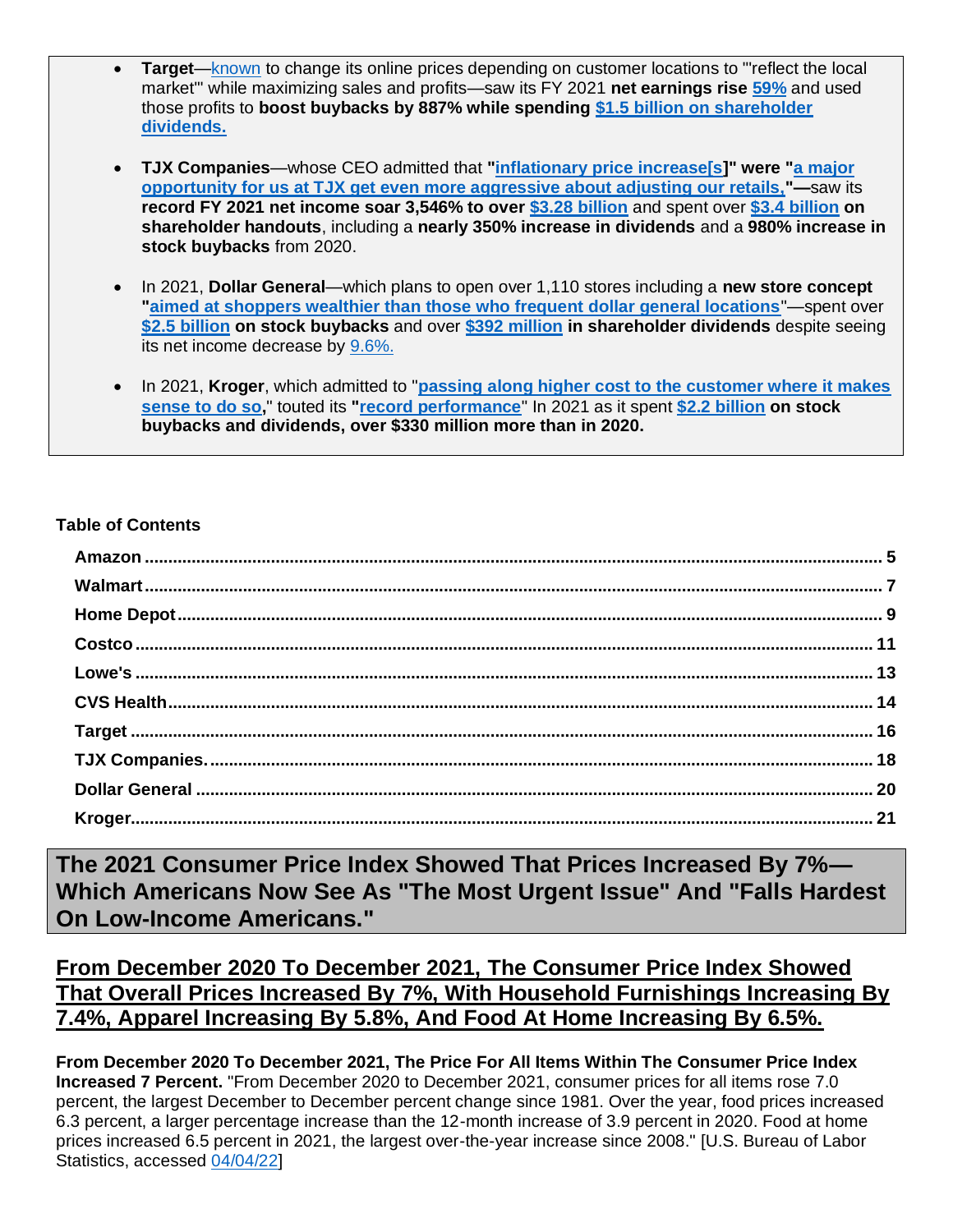- **The Consumer Price Index Is The U.S. Bureau Of Labor Statistics' Measure Of Price Changes Paid By "Urban Consumers For A Market Basket Of Consumer Goods And Services."**  "The Consumer Price Index (CPI) is a measure of the average change over time in the prices paid by urban consumers for a market basket of consumer goods and services. Indexes are available for the U.S. and various geographic areas. Average price data for select utility, automotive fuel, and food items are also available." [U.S. Bureau of Labor Statistics, accessed [03/02/22\]](https://www.bls.gov/cpi/)
- **The Consumer Price Index Tracks Price Changes Across Several Common Categories Of Goods And Services, Including Food, Energy, Commodities, Medical Care, And Others.** [U.S. Bureau of Labor Statistics, [01/14/22\]](https://www.bls.gov/opub/ted/2022/consumer-price-index-2021-in-review.htm)

**From December 2020 To December 2021, The Price For Household Furnishings And Operations Increased By 7.4%** [U.S. Bureau of Labor Statistics, accessed [04/04/22\]](https://www.bls.gov/opub/ted/2022/consumer-price-index-2021-in-review.htm)

**From December 2020 To December 2021, The Price For Apparel Increased By 5.8%.** [U.S. Bureau of Labor Statistics, accessed [04/04/22\]](https://www.bls.gov/opub/ted/2022/consumer-price-index-2021-in-review.htm)

**From December 2020 To December 2021, The Price For Food At Home Increased By 6.5%.** [U.S. Bureau of Labor Statistics, accessed [04/04/22\]](https://www.bls.gov/opub/ted/2022/consumer-price-index-2021-in-review.htm)

# **Americans Saw Rising Prices As "The Most Urgent Issue Currently Facing The U.S" As Of Mid-February 2022, Which "Falls Hardest On Low-Income Americans."**

**As Of Mid-February 2022, Americans Saw Inflation As "The Most Urgent Issue Currently Facing The U.S."** "Americans in a new survey list inflation as the most urgent issue currently facing the U.S., followed by immigration and the COVID-19 pandemic. The Quinnipiac University Poll survey found that 27 percent of respondents see inflation as the country's most urgent issue, followed by 12 percent for immigration and 10 percent saying COVID-19." [The Hill, [02/16/22\]](https://thehill.com/policy/finance/594598-inflation-tops-list-of-most-urgent-issues-facing-us-poll)

*Washington Post* **Headline: 'Survival mode': Inflation falls hardest on low-income Americans** [The Washington Post, [02/13/22\]](https://www.washingtonpost.com/business/2022/02/13/low-income-high-inflation-inequality/)

**Meanwhile, The Biggest Corporations Were Able To Raise Prices And See Near-Record Margins During The Pandemic, As Retail Sales Reached "An All-Time High Growth Rate In 2021" And Are Expected To Continue To Grow Into 2022 By 6-8%.**

# **Overall, Companies In The S&P 500 Saw Near-Record Operating Margins In 2021 Because They Were Able To Raise Prices.**

**Despite Increased Costs, Companies Within The S&P 500 Saw Their Operating Margins "Remai[n] Close To A Record 13% Through Most Of 2021" Thanks To Price Increases.** "Profit margins: This is the critical component of corporate profitability, since it measures how much profit a company is able to retain after paying costs. S&P 500 operating margins have remained close to a record 13% through most of 2021 because corporations, while faced with higher costs, were able to raise prices." [CNBC, [01/13/22\]](https://www.cnbc.com/2022/01/13/profits-for-sp-500-companies-rose-22percent-in-the-fourth-quarter-and-nearly-50percent-in-2021-estimates-show.html)

**Companies Within The S&P 500 Had A "Remarkable 2021" With Overall Earnings Up "Approximately 49%."** "Fourth quarter earnings for the S&P 500 are expected to be up 22.4%, according to Refinitiv, capping off a remarkable 2021 where overall earnings will be up approximately 49%." [CNBC, [01/13/22\]](https://www.cnbc.com/2022/01/13/profits-for-sp-500-companies-rose-22percent-in-the-fourth-quarter-and-nearly-50percent-in-2021-estimates-show.html)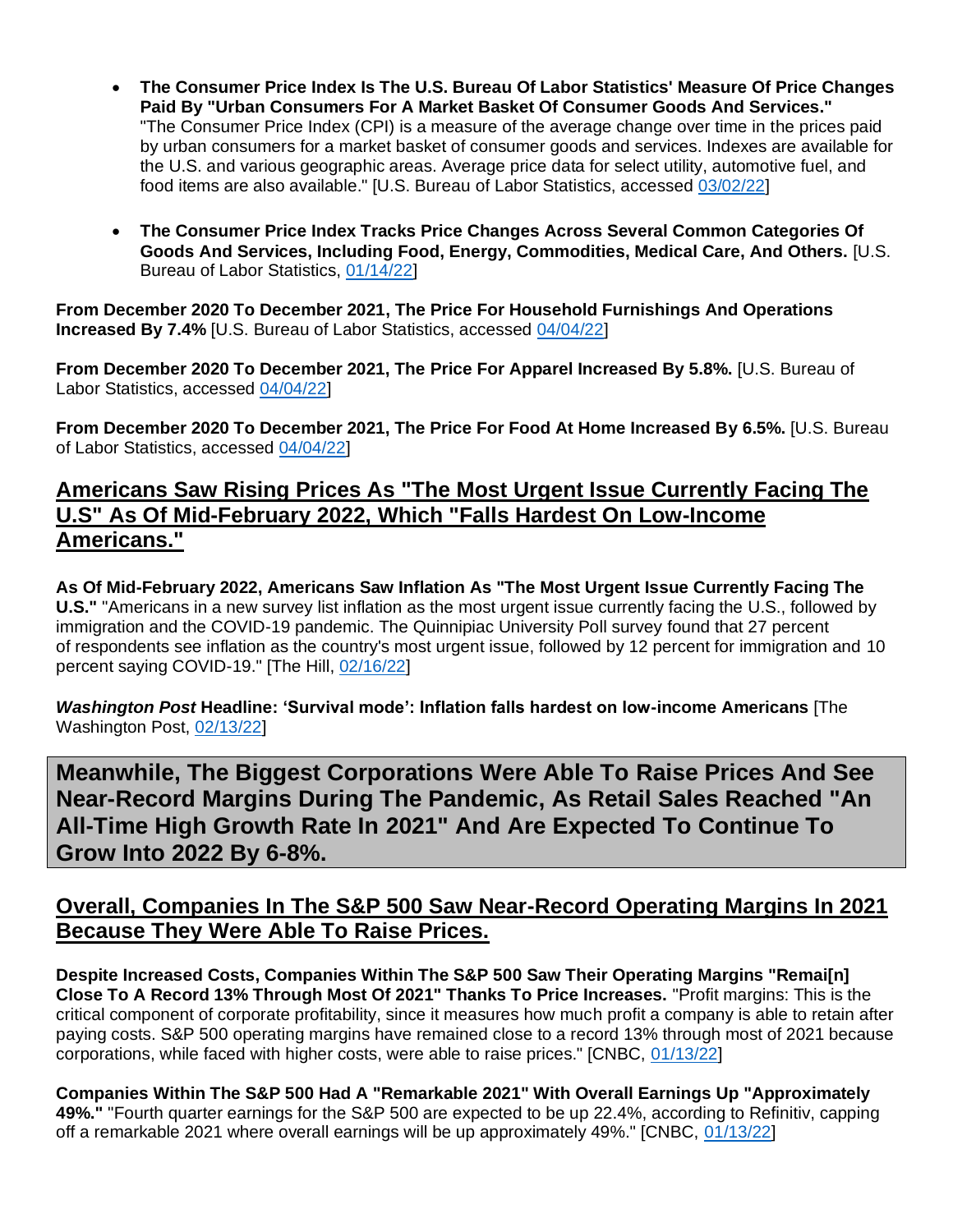• **The S&P 500 Is A "Market-Capitalization-Weighted Index Of 500 Leading Publicly Traded Companies In The U.S," And Is Generally "Considered One Of The Best Gauges Of Large U.S. Stocks."** "The S&P 500 Index, or Standard & Poor's 500 Index, is a market-capitalizationweighted index of 500 leading publicly traded companies in the U.S. It is not an exact list of the top 500 U.S. companies by market cap because there are other criteria that the index includes. […] Because of its depth and diversity, the S&P 500 is widely considered one of the best gauges of large U.S. stocks, and even the entire equities market." [Investopedia, [02/15/22\]](https://www.investopedia.com/terms/s/sp500.asp)

### **Retail Sales Reached "An All-Time High Growth Rate In 2021" And Are Expected To Grow Between 6-8% In 2022 To A Range \$4.86 Trillion And \$4.95 Trillion, With "Clothing, Sporting Goods And General Merchandise" Sales During The Holiday Season "Setting A New Record."**

**Digital Commerce 360 Found That Total Retail Sales Reached "An All-Time High Growth Rate In 2021".** "Total retail sales through all channels registered an all-time high growth rate in 2021—with a 14.0% year-overyear bump, according to a Digital Commerce 360 analysis of Commerce Department data." [Digital Commerce 360, [02/18/22\]](https://www.digitalcommerce360.com/article/us-ecommerce-sales/#:~:text=the%20same%20rate.-,US%20total%20retail%20sales%20reach%20%244.55%20trillion%20in%202021,analysis%20of%20Commerce%20Department%20data.)

#### **Ecommerce Sales Grew 14.2% To \$870.78 Billion And Total Retail Climbed 14% To \$4.5 Trillion, Up From \$3.9 Trillion In 2020:**



[Digital Commerce 360, [02/18/22\]](https://www.digitalcommerce360.com/article/us-ecommerce-sales/#:~:text=the%20same%20rate.-,US%20total%20retail%20sales%20reach%20%244.55%20trillion%20in%202021,analysis%20of%20Commerce%20Department%20data.)

**During 2021's November-December Holiday Season, Retail Sales Grew 14.1% Compared To The Previous Year's Season To \$886.7 Billion, "Setting A New Record."** "Retail sales during 2021's November-December holiday season grew 14.1 percent over 2020 to \$886.7 billion, easily beating the National Retail Federation's forecast and setting a new record despite challenges from inflation, supply chain disruptions and the ongoing pandemic, NRF said today. The number includes online and other non-store sales, which were up 11.3 percent at \$218.9 billion. The numbers exclude automobile dealers, gasoline stations and restaurants to focus on core retail." [National Retail Federation, [01/14/22\]](https://nrf.com/media-center/press-releases/nrf-says-2021-holiday-sales-grew-141-percent-record-8867-billion)

**During The 2021 Holiday Season, Retailers Saw "Year-Over-Year Gains Across The Board, Led By Increases At Clothing, Sporting Goods And General Merchandise Stores."** "November-December holiday sales saw year-over-year gains across the board, led by increases at clothing, sporting goods and general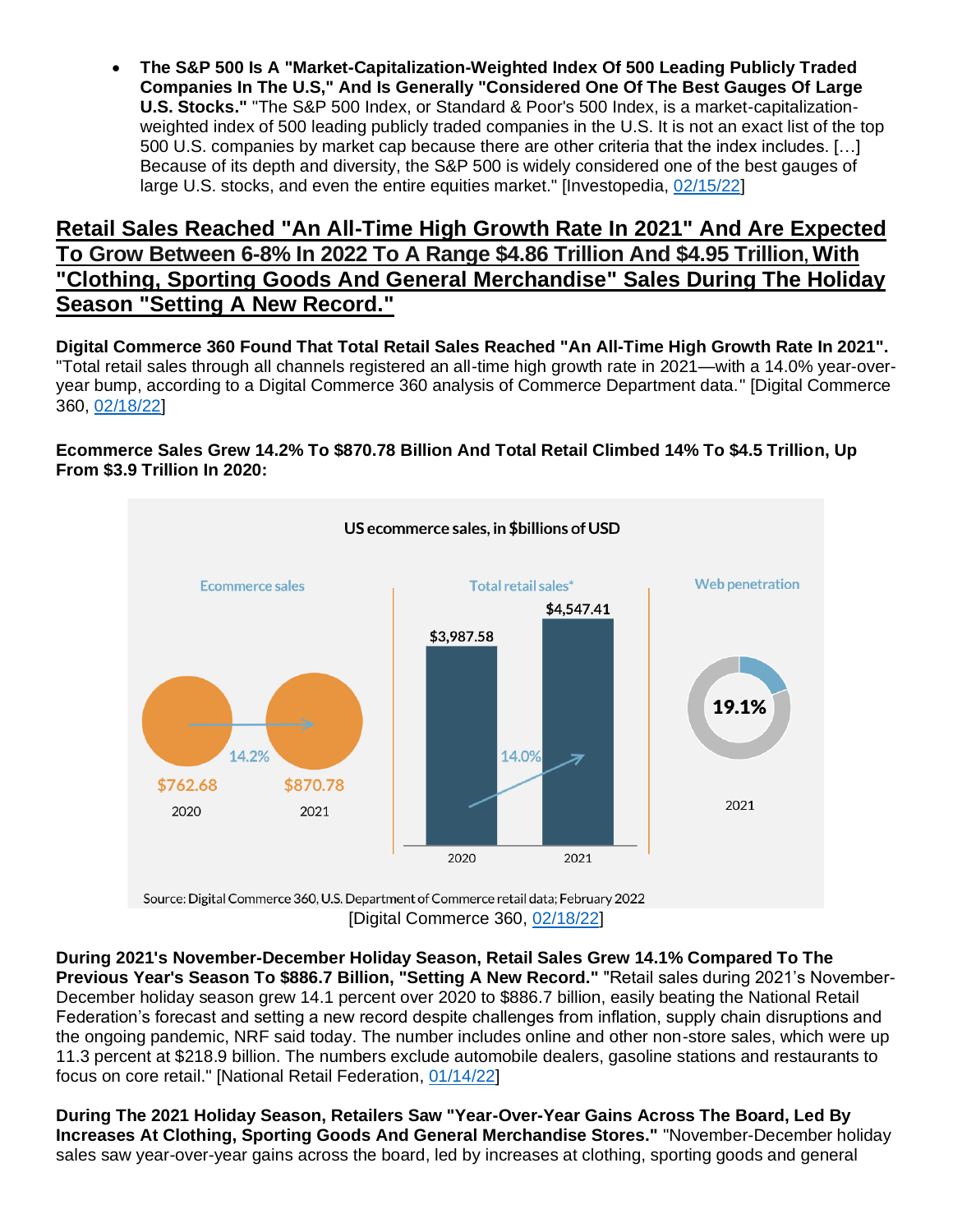merchandise stores. Specifics from key sectors for the two months combined, all on an unadjusted year-overyear basis." National Retail Federation, [01/14/22\]](https://nrf.com/media-center/press-releases/nrf-says-2021-holiday-sales-grew-141-percent-record-8867-billion)

**For 2022, NRF Forecasts That Retail Sales Will Grow Between 6-8% To A Range \$4.86 Trillion And \$4.95 Trillion, With Ecommerce Expected To Grow 11-13% To A Range Of \$1.17 Trillion And \$1.19 Trillion.** "The National Retail Federation today issued its annual forecast, anticipating that retail sales will grow between 6 percent and 8 percent to more than \$4.86 trillion in 2022. […] NRF forecasts that 2022 retail sales will total between \$4.86 trillion and \$4.95 trillion. The numbers exclude automobile dealers, gasoline stations and restaurants. Non-store and online sales year-over-year, which are included in the total figure, are expected to grow between 11 percent and 13 percent to a range of \$1.17 trillion to \$1.19 trillion as consumers continue to utilize ecommerce." [National Retail Federation, [03/15/22\]](https://nrf.com/media-center/press-releases/nrf-forecasts-annual-retail-sales-grow-between-6-percent-and-8-percent)

<span id="page-4-0"></span>**Amazon, Which Announced Price Increases To Its Amazon Prime Subscriptions in February 2022, Saw Its Net Income Increase By Over \$12 Billion To Over \$33 Billion As Its CEO Pay Ratio Increased From 58-To-1 To 6,474-To-1.**

# **In February 2022, Amazon, The Largest Retailer Representing 43.5% Of Digital Spending, Announced Price Increases To Its Amazon Prime Subscriptions.**

**Amazon Is The Largest Retail Company In The United States, With A Market Capitalization Of \$1.7 Trillion, As Of April 4, 2022.** [Companies Market Cap, accessed [04/04/22\]](https://companiesmarketcap.com/retail/largest-retail-companies-by-market-cap/)

**In 2021, Amazon Represented 43.5% Of Digital Spending In The U.S. And Accounted For 55.4% Of All Gains In U.S. Ecommerce.** "As a result of that above-market growth, Amazon and its third-party merchants represented 43.5% of digital spending in the U.S. in 2021 vs. 41.8% in 2020. Additionally, the web giant accounted for more than half—55.4%—of all gains in U.S. ecommerce in 2021, according to Digital Commerce 360." [Digital Commerce 360, [02/18/22\]](https://www.digitalcommerce360.com/article/us-ecommerce-sales/#:~:text=the%20same%20rate.-,US%20total%20retail%20sales%20reach%20%244.55%20trillion%20in%202021,analysis%20of%20Commerce%20Department%20data.)

**February 2022: Amazon Announced It Would Be "Raising The Price Of Its Annual Prime Subscriptions From \$119 To \$139 Per Year In The United States," While Its Monthly Subscription Would "Increase From \$12.99 To \$14.99."** "Amazon is raising the price of its annual Prime subscriptions from \$119 to \$139 per year in the United States, the company announced along with its earnings report Thursday. The price of a monthly subscription will also increase from \$12.99 to \$14.99." [CNN, [02/04/22\]](https://www.cnn.com/2022/02/03/tech/amazon-earnings-q4-2021/index.html)

**During Its Earnings Call, Amazon CFO Brian Olsavsky Shared That Amazon—Which Hadn't Raised The Price of Its Prime Subscription Since 2018—Felt "The Time Was Right To Raise It" After Taking A "Look At The Relative Price To The Customer Versus Our Cost To Supply."** "Brian Olsavsky […] We look at the relative price to the customer versus our cost to supply that and the usage and the value that we're creating for customers. We felt, especially after not raising the price in the United States since 2018 that the time was right to raise it." [Seeking Alpha, [02/03/22\]](https://seekingalpha.com/article/4484212-amazon-com-inc-amzn-management-on-q4-2021-results-earnings-call-transcript)

### **In 2021, Amazon Saw Its Net Income Increase By Over \$12 Billion And Ended The Year With Its "Biggest-Ever Black Friday To Cyber Monday Holiday Shopping Weekend."**

**In 2021, Amazon Saw Its Net Income Increase By Over \$12 Billion Year-Over-Year.** "Full Year 2021 […] Net income increased \$33.4 billion, or \$64.81 per diluted share, compared with net income of \$21.3 billion, or \$41.83 per diluted share, in 2020." [Amazon, [02/03/22\]](https://s2.q4cdn.com/299287126/files/doc_financials/2021/q4/business_and_financial_update.pdf)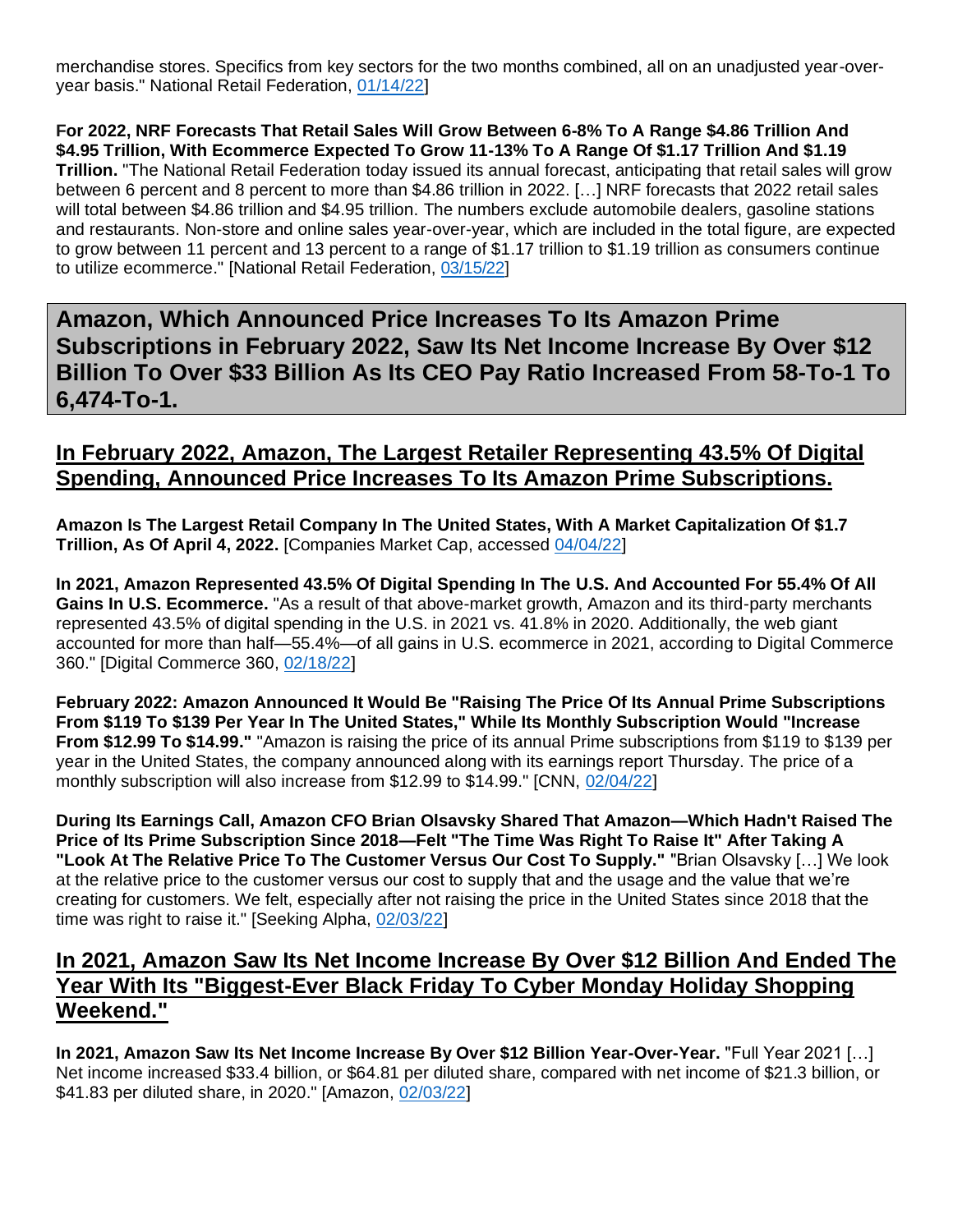|            | <b>Twelve Months Ended</b><br>December 31, |        |  |  |
|------------|--------------------------------------------|--------|--|--|
|            | 2020                                       | 2021   |  |  |
|            | $\left[\ldots\right]$                      |        |  |  |
| Net income | 21,331                                     | 33,364 |  |  |
|            | [Amazon, 02/03/22]                         |        |  |  |

**In 2021, Amazon Saw Its Operating Income Increase By Nearly \$2 Billion Year-Over-Year.** "Full Year 2021 […] Operating income increased to \$24.9 billion, compared with operating income of \$22.9 billion in 2020." [Amazon, [02/03/22\]](https://s2.q4cdn.com/299287126/files/doc_financials/2021/q4/business_and_financial_update.pdf)

|                         | <b>Twelve Months Ended</b><br>December 31, |                       |  |
|-------------------------|--------------------------------------------|-----------------------|--|
|                         | 2020                                       | 2021                  |  |
|                         |                                            | $\left[\ldots\right]$ |  |
| Operating income 22,899 |                                            | 24,879                |  |
|                         |                                            | [Amazon, 02/03/22]    |  |

**In 2021, "Amazon Had Its Biggest-Ever Black Friday To Cyber Monday Holiday Shopping Weekend."** "Amazon had its biggest-ever Black Friday to Cyber Monday holiday shopping weekend, with apparel, beauty, home, and toys among the top-selling categories." [Amazon, [02/03/22\]](https://s2.q4cdn.com/299287126/files/doc_financials/2021/q4/business_and_financial_update.pdf)

# **In March 2022, Amazon Announced Plans To Buy Back \$10 Billion Worth Of Stock.**

**March 2022: Amazon Announced Plans To Repurchase \$10 Billion Worth Of Stock, Alongside A Plan To Split Its Stock, Both Of Which Will "Make Their Stocks More Attractive To Retail Investors."** "[Amazon.com Inc.](https://www.bloomberg.com/quote/AMZN:US) is planning to split its stock for the first time in more than two decades in a move that will end an era of four-digit stock prices for the biggest U.S. technology companies. Amazon intends to boost its outstanding shares by a 20-to-1 ratio, under a plan disclosed late Wednesday, joining other technology giants like Alphabet Inc. and Apple Inc. who have turned to splits to make their stocks more attractive to retail investors. That news combined with a \$10 billion share-buyback authorization sent Amazon shares up as much as 11% in New York postmarket trading." [Bloomberg, [03/09/22\]](https://www.bloomberg.com/news/articles/2022-03-09/amazon-will-split-stock-20-1-approves-10-billion-buyback?sref=F7j0rXiB)

# **In 2021, Amazon's CEO Pay Ratio Increased From 58-To-1 To 6,474-To-1, Coinciding With The New CEO's \$176 Million Pay Increase.**

**In 2021, Amazon's Average Worker To CEO Pay Ratio Was 6,474-To-1.** "The 2021 annual total compensation of our median compensated employee (identified from all full- and part-time permanent and temporary employees worldwide, excluding our CEO) was \$32,855; Mr. Jassy's 2021 annual total compensation as reported under SEC rules was \$212,701,169—nearly all of which is a restricted stock unit award granted in connection with his promotion to President and CEO, which vests over 10 years and has a fair market value at grant of \$211,933,520—resulting in a ratio of those amounts of 1-to-6,474." [Amazon SEC DEF 14A, accessed [04/05/22\]](https://www.sec.gov/Archives/edgar/data/1018724/000110465922041196/tm223357-2_pre14a.htm)

**In 2020, Amazon's Average Worker To CEO Pay Ratio Was 58-To-1.** "The 2020 annual total compensation of our median compensated employee (identified from all full- and part-time permanent and temporary employees worldwide, excluding our CEO) was \$29,007; Mr. Bezos' 2020 annual total compensation was \$1,681,840, and the ratio of those amounts is 1-to-58." [Amazon SEC DEF 14A, accessed [04/15/21\]](https://www.sec.gov/Archives/edgar/data/1018724/000110465921050333/tm2035374-1_def14a.htm#tPRD)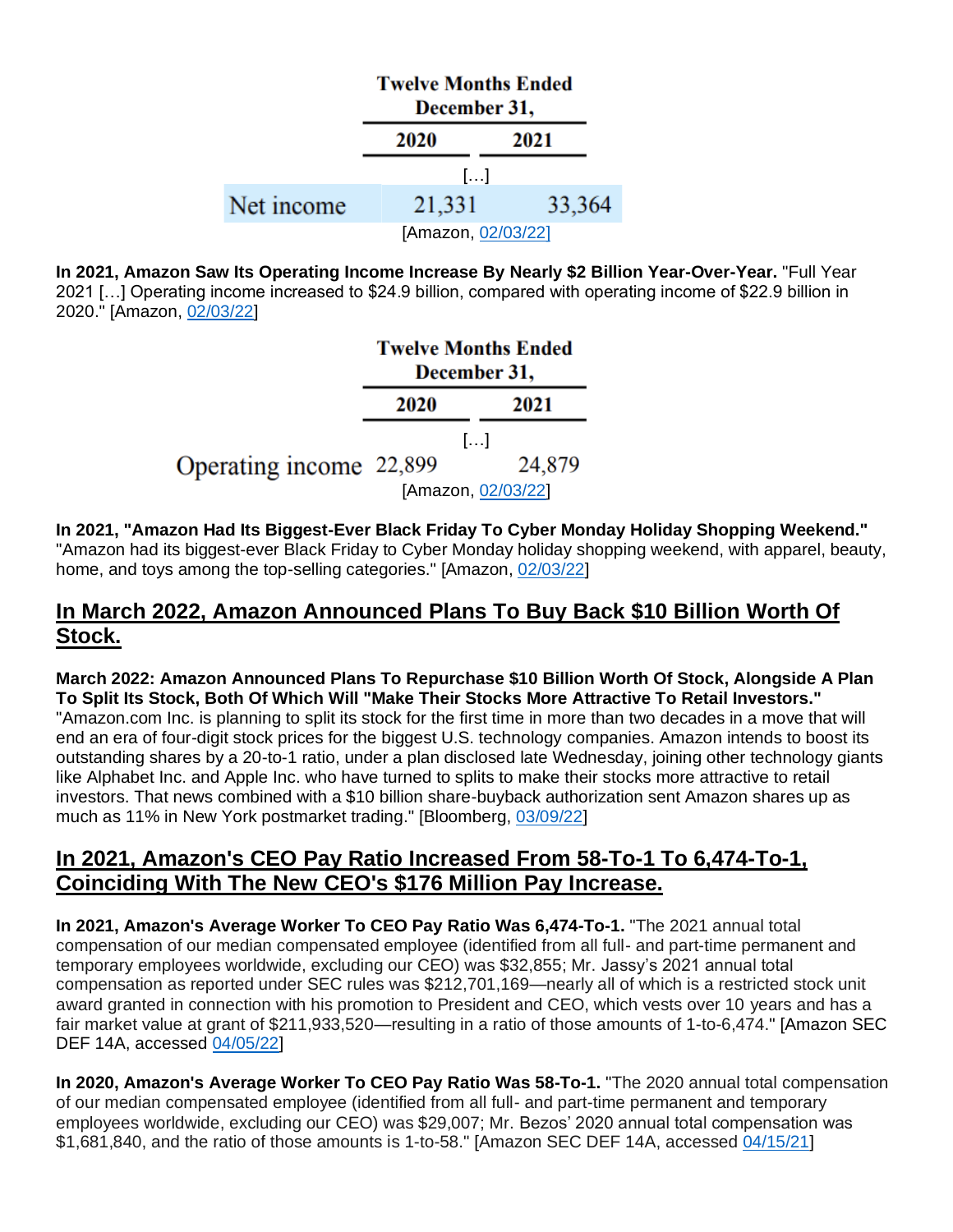| <b>Name</b>            | <b>Position</b>                                 | 2021 Total    | 2020 Total<br>Compensation   Compensation   YoY Increase |               |
|------------------------|-------------------------------------------------|---------------|----------------------------------------------------------|---------------|
| <b>Andrew R. Jassy</b> | President and Chief<br><b>Executive Officer</b> | \$212,701,169 | \$35,848,449                                             | \$176,852,720 |

- **In February 2021, Amazon Announced That Andrew Jassy Will Replace Jeff Bezos As Amazon's CEO**. "Amazon CEO Jeff Bezos will leave his post later this year, turning the helm over to the company's top cloud executive, Andy Jassy, according to an announcement Tuesday. Bezos will transition to executive chairman of Amazon's board." [CNBC, [02/02/21\]](https://www.cnbc.com/2021/02/02/jeff-bezos-to-step-down-as-amazon-ceo-andy-jassy-to-take-over-in-q3.html)
- **Andrew Jassy Received A Special Grant Stock Award In Connection With His Promotion To Amazon President And CEO.** "Represents a special grant in connection with Mr. Jassy's promotion to President and CEO. This award vests over 10 years, with more than 80% of the shares scheduled to vest between 5 and 10 years after grant, and is expected to represent most of Mr. Jassy's compensation for the coming years." [Amazon SEC DEF 14A, accessed [04/05/22\]](https://www.sec.gov/Archives/edgar/data/1018724/000110465921050333/tm2035374-1_def14a.htm#tPRD)

<span id="page-6-0"></span>**Walmart, Which Credited "Price Management And Mix" For An Increase In Its Gross Profit Rate, Saw Its FY 2022 Net Income Increase By \$163 Million To Over \$13.6 Billion And Its Stock Buybacks And Dividends Grow By \$7.3 Billion To \$16 Billion In FY 2022.**

**Walmart, Which Was Named The Top Retailer By The National Retail Federation In July 2021, Credited "Price Management And Mix" For An Increase In Its Gross Profit Rate, Which Increased By 24.4% In FY 2022.**

**Walmart Is The Second Largest Retail Company In The United States, With A Market Capitalization Of \$416.55 Billion As Of April 4, 2022.** [Companies Market Cap, accessed [04/04/22\]](https://companiesmarketcap.com/retail/largest-retail-companies-by-market-cap/)

**July 2021: The National Retail Federation Released Its Annual List Of Top Retailers, In Which Walmart Stayed On Top Through "'Winning Combinations, Such As Putting Stores Where Other Stores Aren't And Being The Valued Retailer For Mass Retail.'"** "While it's impossible to talk about 2020 without including the impact of the pandemic, Walmart's staying power atop the Top 100 list is worth nothing. 'Walmart came up through the ecosystem of retail with winning combinations, such as putting stores where other stores aren't and being the valued retailer for mass retail,' Marcotte says. Walmart's ecommerce growth is also worth mentioning, he says. 'They are the other online choice now, which is a big change. It's really Amazon and Walmart.com, with Best Buy.com and Target.com also coming up. Walmart.com is nowhere as large as Amazon, but it is a legitimate alternative, one that nontraditional Walmart shoppers are checking out.'" [National Retail Federation, [07/06/21\]](https://nrf.com/blog/2021-top-100-retailers)

**In Its Q4 And FY 2022 Presentation, Walmart Attributed An Increase In Its Gross Profit Rate To "Price Management And Mix," Among Other Factors.**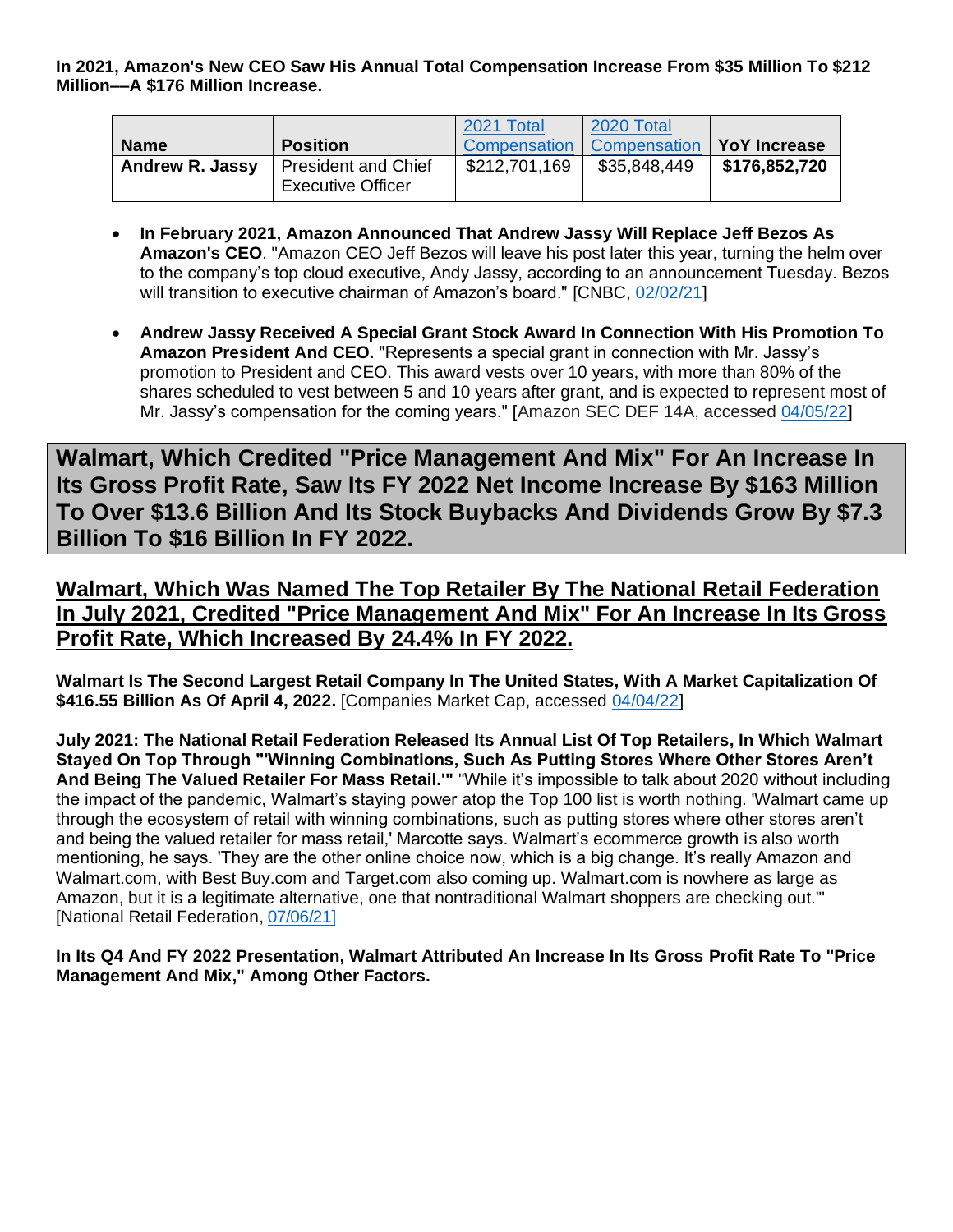

Strong results reflect price management and mix, which includes some benefit from Walmart Connect advertising, partially offset by higher supply chain costs

[Walmart Inc., [02/17/22\]](https://s2.q4cdn.com/056532643/files/doc_financials/2022/q4/Earnings-Presentation-(FY22-Q4)_FINAL.pdf)

• **Walmart's Gross Profit Rate Grew 23.8% In Its Q4 2022 And By 24.4% In Its FY 2022:**

Gross profit rate<sup>2</sup> Gross profit rate 23.8% 24.4%  $+10$  bps  $+14$  bps [Walmart Inc., [02/17/22\]](https://s2.q4cdn.com/056532643/files/doc_financials/2022/q4/Earnings-Presentation-(FY22-Q4)_FINAL.pdf)

### **In FY 2022, Saw Its FY 2022 Net Income Increase By \$163 Million To Over \$13.6 Billion.**

**In Its Q4 And FY 2022 Report, Walmart CEO Doug McMillon Said "'We Had Another Strong Quarter To Finish Off A Strong Year.'"** "We had another strong quarter to finish off a strong year. We have momentum in our business in all three segments. We're being aggressive with our plans and executing on the strategy. It's exciting to see how the teams are simultaneously navigating today's challenges and reshaping our business.' Doug McMillon President and CEO, Walmart" [Walmart Inc., [02/17/22\]](https://corporate.walmart.com/media-library/document/q4-fy22-earnings-release/_proxyDocument?id=0000017f-0521-deb8-ab7f-372d1d5a0000)

#### **FY 2022: Walmart Had \$13.673 Billion In Net Income, \$163 Million More Than Its FY 2021 Net Income Of \$13.510 Billion:**

|                                                        | <b>Fiscal Year Ended</b> |        |  |                          |                   |
|--------------------------------------------------------|--------------------------|--------|--|--------------------------|-------------------|
|                                                        | January 31,              |        |  |                          |                   |
|                                                        |                          | 2022   |  | 2021                     | Percent<br>Change |
|                                                        |                          | 13,673 |  | \$13,510                 | 1.2 %             |
| Consolidated net income (loss) attributable to Walmart |                          |        |  | [Walmart Inc., 02/17/22] |                   |

#### **Meanwhile, Walmart Increased Its Stock Buybacks And Dividends By Over \$7.2 Billion To Nearly \$16 Billion In FY 2022.**

**Walmart Spent \$15.9 Billion On Stock Buybacks And Dividends In Its FY 2022, Over \$7.2 Billion More Than The \$8.7 Billion It Spent In FY 2021:**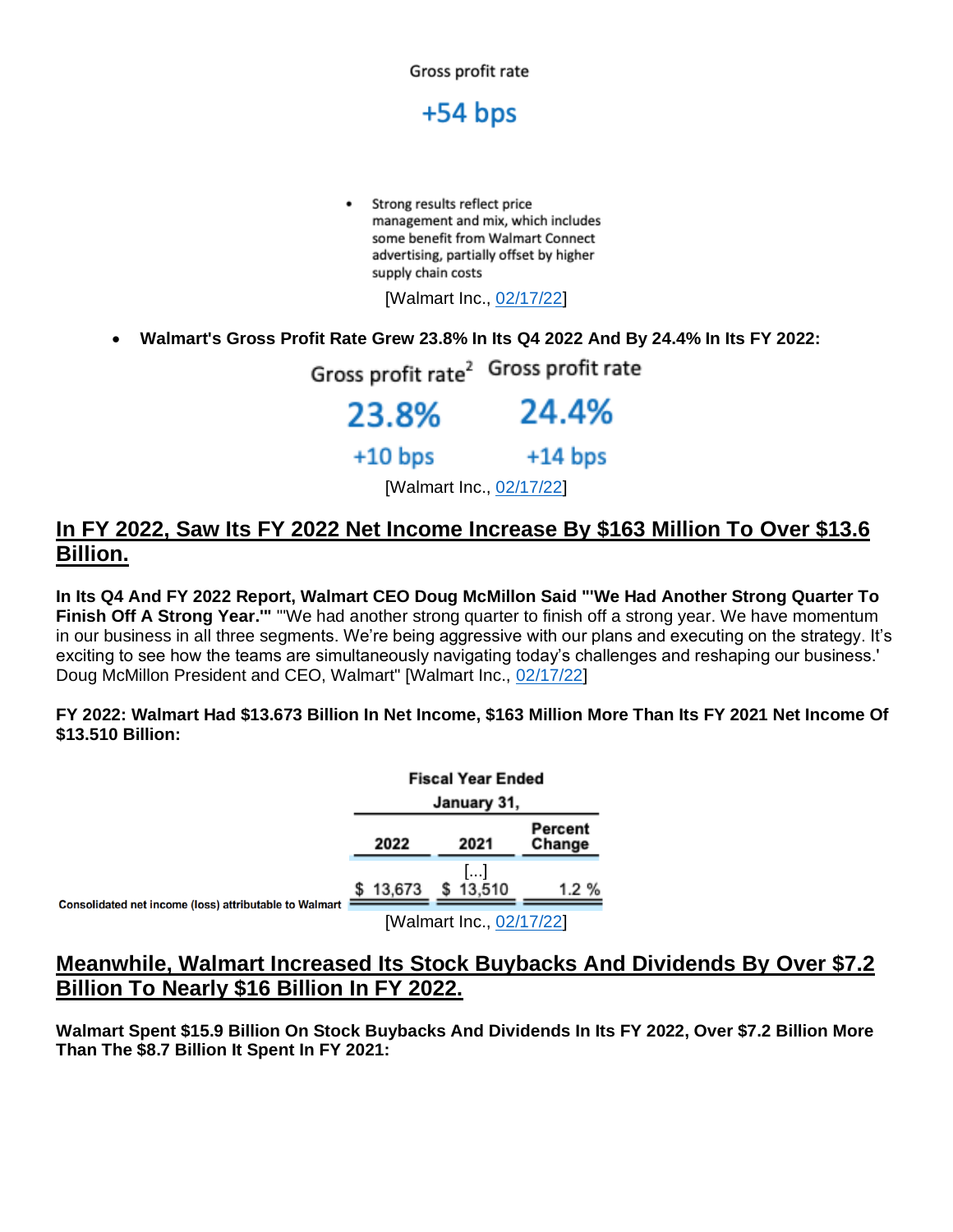| <b>FY22</b>              | % Change |  |  |  |  |  |
|--------------------------|----------|--|--|--|--|--|
| \$6.2                    | 0.6%     |  |  |  |  |  |
| \$9.8                    | 272.8%   |  |  |  |  |  |
| \$15.9                   | 82.3%    |  |  |  |  |  |
| [Walmart Inc., 02/17/22] |          |  |  |  |  |  |
| <b>FY21</b>              | % Change |  |  |  |  |  |
|                          |          |  |  |  |  |  |
| \$6.1                    | 1.0%     |  |  |  |  |  |
| \$2.6                    | -54.1%   |  |  |  |  |  |
|                          |          |  |  |  |  |  |

[Walmart Inc., [02/18/21\]](https://s2.q4cdn.com/056532643/files/doc_financials/2021/q4/Q4FY21-Earnings-Release_Final.pdf)

**Walmart Plans To Spend "At Least \$10 Billion" On Stock Buybacks In Its FY 2023.** "Planned share repurchases of at least \$10 billion in FY23." [Walmart Inc., [02/17/22\]](https://corporate.walmart.com/media-library/document/q4-fy22-earnings-release/_proxyDocument?id=0000017f-0521-deb8-ab7f-372d1d5a0000)

**February 17, 2022: Walmart's Board Approved A 2% Increase To Its Annual Cash Dividend, The 49th Consecutive Year It Had Boosted Its Dividend.** "The board of directors of Walmart Inc. (NYSE: WMT) approved an annual cash dividend for fiscal year 2023 of \$2.24 per share, an increase of approximately 2 percent from the \$2.20 per share paid for the last fiscal year. [...] 'We're proud of our track record of returning meaningful cash to shareholders and are pleased to be increasing our annual dividend for the 49<sup>th</sup> consecutive year,' said Brett Biggs, executive vice president and chief financial officer at Walmart Inc." [Walmart, [02/17/22\]](https://corporate.walmart.com/newsroom/2022/02/17/walmart-raises-annual-dividend-to-2-24-per-share-marking-49th-consecutive-year-of-dividend-increases)

<span id="page-8-0"></span>**After Home Depot's CEO Admitted That The Company Was "Taking Cost" To Pass Along To Consumers, The Company Reported A 27% Increase In Annual Net Earnings, Purchased \$14.8 Billion Worth Of Common Stock And Spent \$6.9 Billion On Dividends.**

# **During Its Q4 FY 2021 Earnings Call, Home Depot's CEO Admitted The Company Was "Taking Cost" In Order To Deal With Increased Vendor Prices.**

**Home Depot Is The Third Largest Retail Company In The United States, With A Market Capitalization Of \$314.28 Brillion As Of April 4, 2022.** [Companies Market Cap, accessed [04/04/22\]](https://companiesmarketcap.com/retail/largest-retail-companies-by-market-cap/)

**February 2022: When Asked About Price Increases, Home Depot's CEO Ted Decker Stated The Company Was "Taking Cost" In Order To Deal With Increased Vendor Prices.** "Ted Decker […] Yes, Chris, it's Ted, and thanks for your comment. Clearly, with double-digit AUR, we are taking cost. I would say that AUR increase is about 2/3 price, which includes the 185 basis points of commodity we called out, and about 1/3 mix in new. If I can just hit on that for a moment." [Seeking Alpha, [02/22/22\]](https://seekingalpha.com/article/4489122-home-depot-inc-s-hd-ceo-craig-menear-on-q4-2021-results-earnings-call-transcript)

• **During Its Q4 FY 2021 Earnings Call, A Financial Analysts Had Asked If Home Depot Was "Taking Those Price Increases" Associated With Increased Vendor Costs.** "Chris Horver […] Some of your vendors have announced further price increases coming in the new year. They're sort of assuming units roughly flat. Are you taking those price increases? And have you seen actual any elasticity issues as you've passed those through to the consumer?" [Seeking Alpha, [02/22/22\]](https://seekingalpha.com/article/4489122-home-depot-inc-s-hd-ceo-craig-menear-on-q4-2021-results-earnings-call-transcript)

# **In FY 2021, Home Depot Reported A 27% Increase In Annual Net Earnings After "Boost[ing] Its Sales By A Record-Breaking Amount."**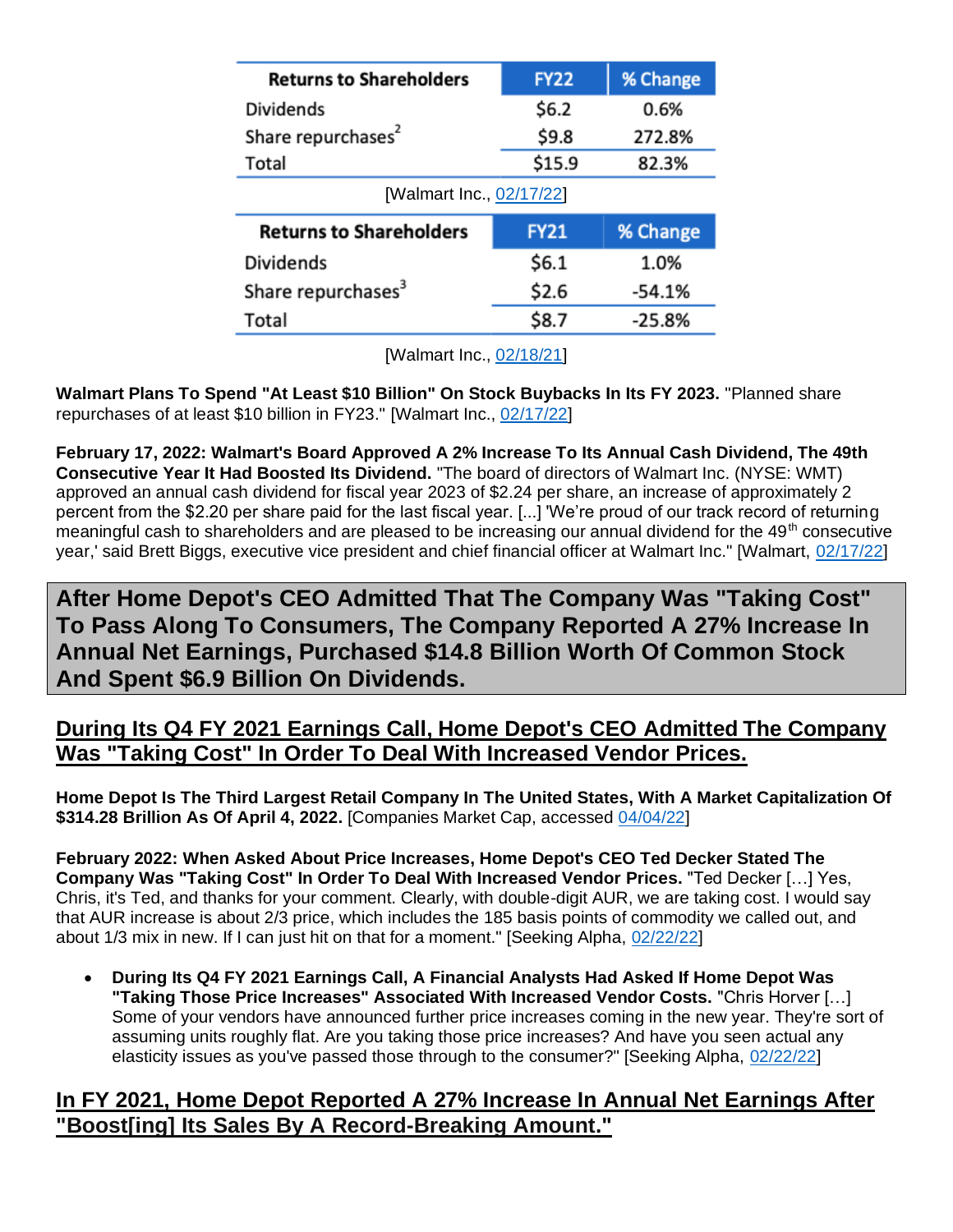**February 2022: Home Depot Reported FY 2021 Net Earnings Of \$16.4 Billion, A 27% Increase From Its \$12.9 Billion In 2020 Net Earnings.** "Net earnings for fiscal 2021 were \$16.4 billion, or \$15.53 per diluted share, compared with net earnings of \$12.9 billion, or \$11.94 per diluted share in fiscal 2020. For fiscal year 2021, diluted earnings per share increased 30.1 percent versus last year." [Home Depot, [02/22/22\]](https://ir.homedepot.com/news-releases/2022/02-22-2022-110220476)



[Home Depot, [02/22/22\]](https://ir.homedepot.com/news-releases/2022/02-22-2022-110220476)

**Home Depot "Boosted Its Sales By A Record-Breaking Amount," Adding \$40 Billion In Sales In The Last Two Years, Which Previously Took "Nine Years To Enjoy Similar Growth."** "Home Depot announced that it boosted its sales by a record-breaking amount over the past two years, and it's just the latest sign that the pandemic has completely altered how people spend on their homes. The home improvement company added \$40 billion in sales over the past two years. Before the pandemic, it took Home Depot nine years to enjoy a similar growth, between 2009 and 2018. In Tuesday's earnings, Home Depot posted \$35.7 billion in quarterly sales, and saw a 8.1% increase in comparable sales." [Business Insider, [02/22/22\]](https://www.businessinsider.com/home-depot-record-breaking-sales-growth-house-spending-soars-pandemic-2022-2)

# **After Purchasing \$14.8 Billion Worth Of Common Stock And Spending \$6.9 Billion On Dividends In FY 2021, Home Depot Announced A 15% Increase To Its Quarterly Dividend In February 2022.**

**In FY 2021, Home Depot Purchased \$14.8 Billion Worth Of Common Stock Compared To \$791 Million In FY 2020––A \$14 Billion Increase.**



[Home Depot, [02/22/22\]](https://ir.homedepot.com/news-releases/2022/02-22-2022-110220476)

**In FY 2021, Home Depot Spent Over \$6.9 Billion On Dividends, A \$534 Million Increase From \$6.4 Billion In FY 2020.** 



**In February 2022, The Company Also Announced A 15% Increase To Its Quarterly Dividend.**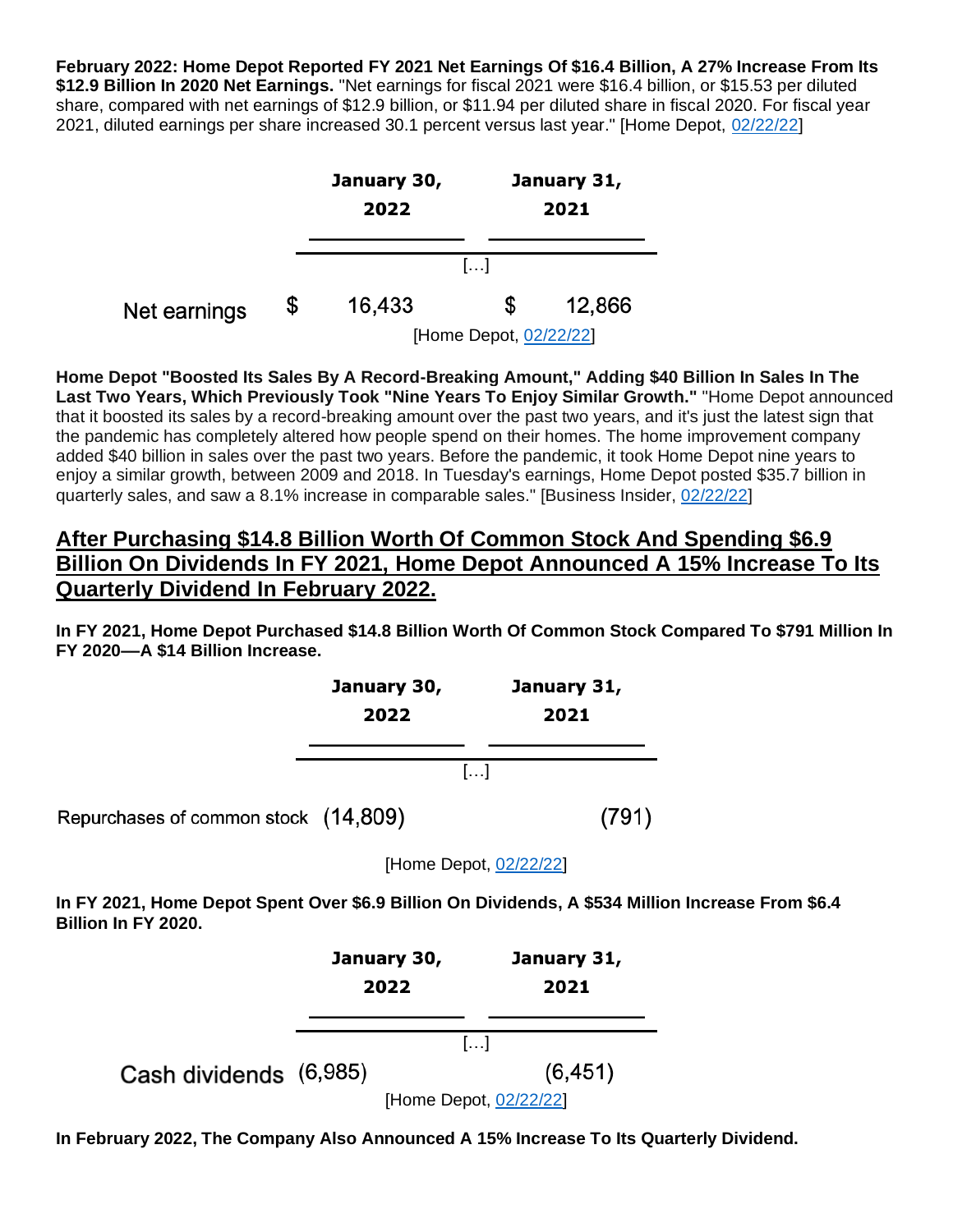"The Company today announced that its board of directors approved a 15 percent increase in its quarterly dividend to \$1.90 per share, which equates to an annual dividend of \$7.60 per share." [Home Depot, [02/22/22\]](https://ir.homedepot.com/news-releases/2022/02-22-2022-110220476)

<span id="page-10-0"></span>**Costco, Whose CFO Admitted That Inflation "Ha[d] Passed Through" Onto Consumers In The Form Of Increased Prices Up To 5%, Touted Its "Record-Breaking" \$5 Billion Net Income, Grew Its Shareholder Handouts To Over \$6.2 Billion, And Has Continued to See Increases To Its Net Income After Earning \$1.2 Billion In Net Income In Q2 FY 2022—Up Nearly \$350 Million From Last Year.**

**Costco, Whose CFO Admitted That Inflation "Ha[d] Passed Through" Onto Consumers, Raised Prices On Common Household Products In May 2021, Increased Prices Up To 5% In Its Q1 2022, And Is Likely To Increase Its Membership Fee In Fall 2022.**

**Costco Is The Fourth Largest Retail Company In The United States, With A Market Capitalization Of \$254.65 Billion As Of April 4, 2022.** [Companies Market Cap, accessed [04/04/22\]](https://companiesmarketcap.com/retail/largest-retail-companies-by-market-cap/)

**May 2021: Costco Warned Of Price Increases On Eight Common Grocery Items, Including Paper Products, Meat, Soda, Cheese, And Bottled Water.** "The pandemic has slowed down significantly (thank goodness), but its effects are still impacting the way you get your groceries. This is according to Richard Galanti, chief financial officer at Costco. This week, Galanti reported on Costco's latest earnings, blaming lags in the supply chain for impending price increases on eight of the everyday groceries you buy." [Eat This, Not That, [05/29/21\]](https://www.eatthis.com/news-costco-groceries-price-increase-may-2021/)

• **The Eight Items Were Paper Products, Aluminum Foil, Meat, Plastic Products, Soda, Cheese, Rotisserie Chicken, And Bottled Water.** [Eat This, Not That, [05/29/21\]](https://www.eatthis.com/news-costco-groceries-price-increase-may-2021/)

**Costco's CFO Admitted That Inflation "Ha[d] Passed Through" Onto Customers, Predicting That Items Like Water And Rotisserie Chicken Could Be Impacted.** "Costco has worked with its supplies to keep a handle on price pressures. But Galanti conceded that 'some of [inflation] has passed through.' In the future, he said items like the warehouse's \$4.99 rotisserie chicken and \$2.99 40-pack case of water could be impacted." [CNBC, [05/28/22\]](https://www.cnbc.com/2021/05/28/costco-is-seeing-inflation-abound-impacting-a-slew-of-consumer-products.html)

**December 2021: Costco Said Its Prices Increased 4.5-5% In Its Q1 2022, Which Ended November 21, 2021.** "Costco first quarter (Q1) sales were up 16.7% compared to the same period last year, with profits up 13.6%. [...] With that said, however, the company did discuss that prices have increased between 4.5 to 5% for Q1 based on many factors including supply chain congestion, Covid disruptions, increases in the cost of goods and growing labor costs." [Forbes, [12/10/21\]](https://www.forbes.com/sites/shelleykohan/2021/12/10/costco-prices-up-over-45-yet-demand-remains-strong/?sh=67e0098676bd)

• **Costco's Q1 2022 Ended On November 21, 2021.** "Costco Wholesale Corporation ('Costco' or the 'Company') (Nasdaq: COST) today announced its operating results for the first quarter (twelve weeks) of fiscal 2022, ended November 21, 2021." [Costco Wholesale Corporation, [12/09/21\]](https://investor.costco.com/news-releases/news-release-details/costco-wholesale-corporation-reports-first-quarter-fiscal-12)

**Costco Is Expected To Increase Its Membership Fees In August-September 2022, Which "Would Go A Long Way To Alleviating [Its] Cost Increases."** "Costco (COST) could be nearing its first increase in membership fees in some five years. 'We believe we are now 8-9 months away from a likely membership fee increase, a historical catalyst for the shares. As is well known, Costco has increased its annual membership fee every five and a half years by \$5-10. On this timetable, the next hike would come in August-September 2022. The Gold Star fee would go to \$65 from \$60 while the Executive membership would move to \$130 from \$120,' said Guggenheim analyst John Heinbockel in a new research note on Monday. [...] But with inflationary pressures in areas like labor and transportation running hot, a hike in membership fees would go a long way to alleviating cost increases for the giant warehouse retailer." [Yahoo! News, [12/27/21\]](https://news.yahoo.com/costco-may-be-about-9-months-away-from-raising-membership-fees-analyst-170420846.html)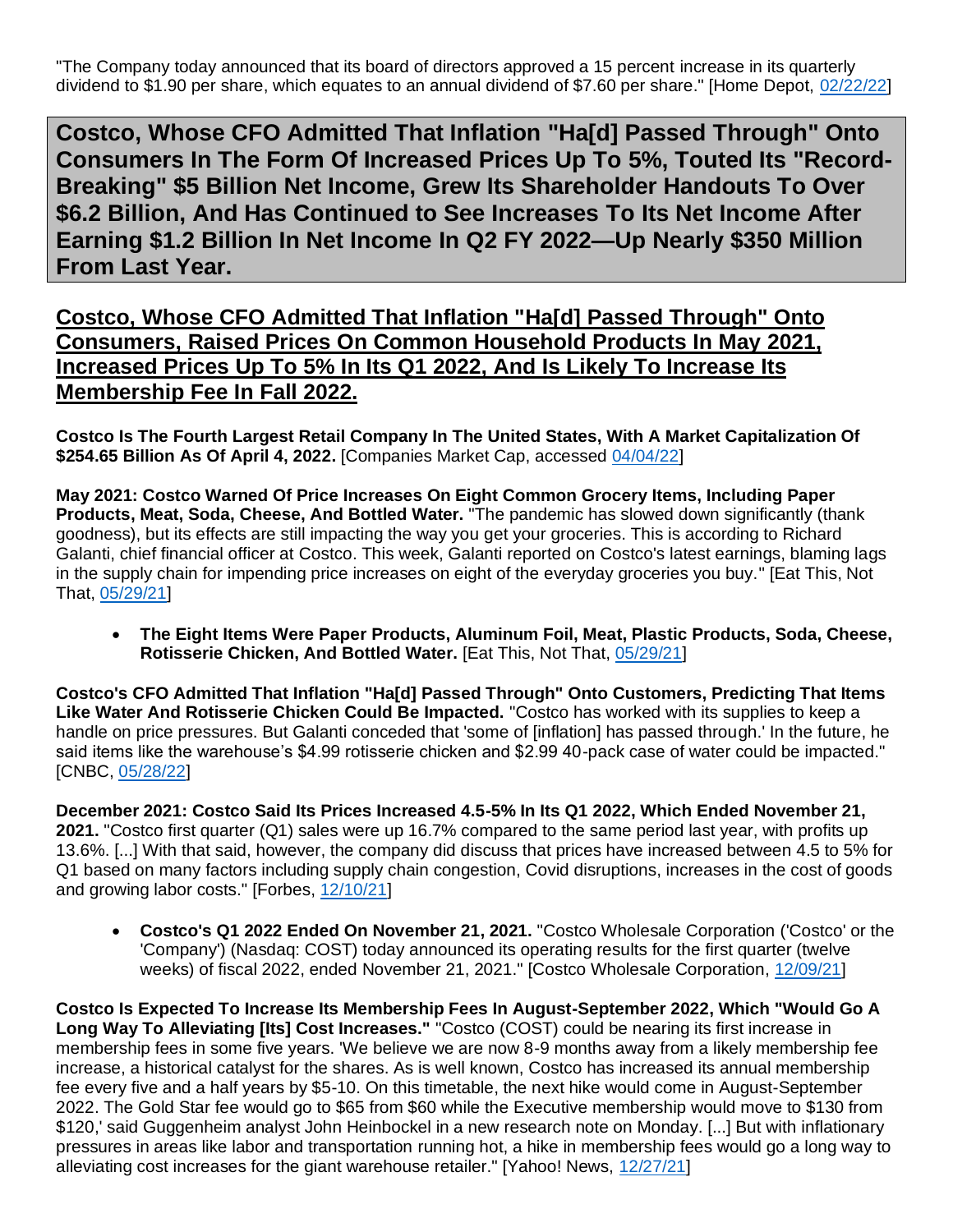• **Costco's CFO Did Not Reveal Specifics On If Or When The Company Will Increase Membership Prices, Claiming "At Some Point It Will Happen."** "If the intervals between Costco's previous increases hold steady, customers may not have to worry about higher membership fees until 2023. Galanti, however, did not reveal any specifics on when or if Costco had plans to raise fees along that same timeline. 'You guys will know when we tell you, and at some point it will happen. But stay tuned,' he said." [WGN9, [03/08/22\]](https://wgntv.com/news/when-is-costco-raising-its-membership-fees-heres-what-you-should-know/)

#### **Costco, Which Had A "Record-Breaking Year," Saw Its FY 2021 Net Income Grow By Over \$1 Billion To Over \$5 Billion.**

**FY 2021: Costco Had A Net Income Of \$5.007 Billion—Over \$1 Billion More Than Its FY 2020 Net Income Of \$4.002 Billion:**

52 Weeks Ended August 29. August 30. 2021 2020 **[...]** 5.007 4.002 NET INCOME ATTRIBUTABLE TO COSTCO [Costco Wholesale Corporation, [09/23/21\]](https://investor.costco.com/news-releases/news-release-details/costco-wholesale-corporation-reports-fourth-quarter-and-13)

**Headline: Costco's Record-Breaking Year: A Look Back At The Warehouse Giant's 2021.** [Yahoo, [12/04/21\]](https://www.yahoo.com/video/costco-record-breaking-look-back-230015759.html)

**Costco Ended 2021 "On Top," With Its Shares Reaching An All-Time High In November 2021.** "Costco is ending 2021 on top. Despite the effects of supply chain issues and inflation, the warehouse club's shares reached an all-time high on Nov. 29." [Yahoo, [12/04/21\]](https://www.yahoo.com/video/costco-record-breaking-look-back-230015759.html)

#### **Since FY 2021, Costco Has Continued To See Increases To Its Net Income, With A \$348 million Increase In Net Income In Its Latest Q2 FY 2022.**

**Q2 FY 2022: Costco's Net Income Continued To Climb, Reaching \$1.2 Billion––\$348 Million More Than The Previous Year.** [Costco Wholesale Corporation, [03/03/22\]](https://investor.costco.com/news-releases/news-release-details/costco-wholesale-corporation-reports-second-quarter-and-year-22)

**For The First Half Of FY 2022: Costco Has Seen Its Net Income Grow From \$2.1 Billion To \$2.6 Billion:**

|                                   | 12 Weeks Ended       |   | 24 Weeks Ended       |  |                      |  |                      |
|-----------------------------------|----------------------|---|----------------------|--|----------------------|--|----------------------|
|                                   | February<br>13, 2022 |   | February<br>14, 2021 |  | February<br>13, 2022 |  | February<br>14, 2021 |
|                                   |                      |   |                      |  |                      |  |                      |
| NET INCOME ATTRIBUTABLE TO COSTCO | .299                 | . | 951                  |  | 2.623                |  | <u>.</u>             |

[Costco Wholesale Corporation, [03/03/22\]](https://investor.costco.com/news-releases/news-release-details/costco-wholesale-corporation-reports-second-quarter-and-year-22)

# **In FY 2021, Costco Grew Its Shareholder Handouts By Over \$4.5 Billion To Over \$6.2 Billion.**

**FY 2021: Costco Spent \$496 Million On Stock Buybacks—\$300 Million More Than The \$196 Million It Spent In FY 2020:**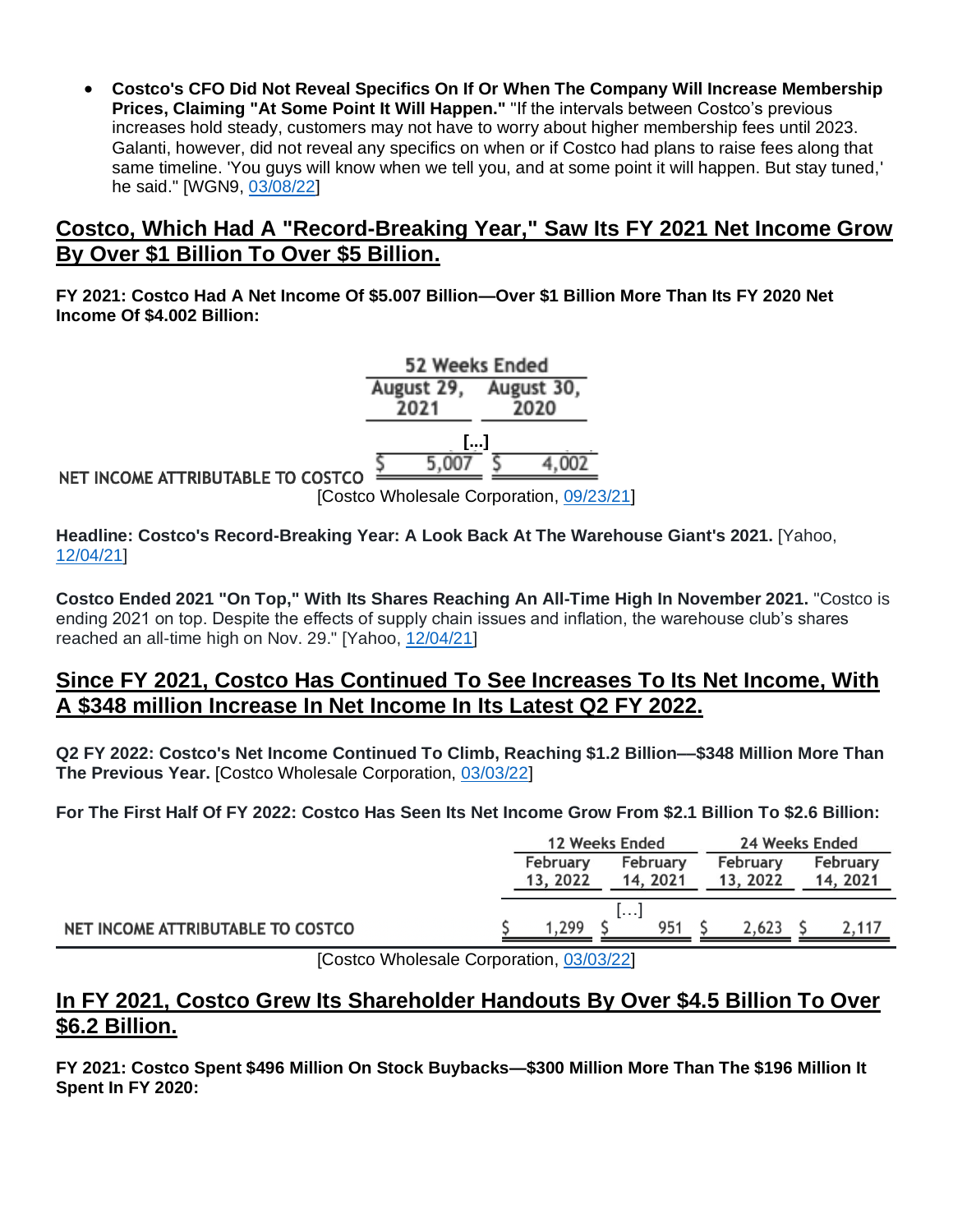|                                          | 52 Weeks<br>Ended  | 52 Weeks<br>Ended  |
|------------------------------------------|--------------------|--------------------|
|                                          | August 29,<br>2021 | August 30,<br>2020 |
| []                                       |                    |                    |
|                                          | (496)              | (196)              |
|                                          | (5,748)            | (1, 479)           |
| [Costco Wholesale Corporation, 08/29/21] |                    |                    |

**FY 2021: Costco Spent \$5.748 Billion On Dividends—\$4.269 Billion More Than The \$1.479 Billion It Spent In FY 2020:**

|                                          | 52 Weeks<br><b>Ended</b> | 52 Weeks<br>Ended  |
|------------------------------------------|--------------------------|--------------------|
|                                          | August 29,<br>2021       | August 30,<br>2020 |
| $\left[\ldots\right]$                    |                          |                    |
|                                          | (496)                    | (196)              |
|                                          | (5,748)                  | (1, 479)           |
| [Costco Wholesale Corporation, 08/29/21] |                          |                    |

<span id="page-12-0"></span>**In FY 2021, Lowe's Highlighted The "Ongoing Benefits Of [Its] New Pricing Strategies" As It Saw Net Income Increase 44% To \$8.4 Billion While Spending \$15.1 Billion On Shareholder Handouts, Including Buybacks That Were "\$1.1 Billion Higher Than Anticipated" Due To "Better-Than-Expected Financial Performance."**

**In Its Q4 2021, The Chairman and CEO of Lowe's—The Fifth Largest U.S. Retailer—Credited The "Ongoing Benefits Of Our New Pricing Strategies" For Its Increased Quarterly Operating Margin.**

**Lowe's Is The Fifth Largest Retail Company In The United States, With A Market Capitalization Of \$134.29 Billion As Of April 4, 2022.** [Companies Market Cap, accessed [04/04/22\]](https://companiesmarketcap.com/retail/largest-retail-companies-by-market-cap/)

**During Lowe's Q4 2021 Earnings Call, Chairman And CEO Marvin Ellison Praised His Company's Quarterly Operating Margin Increase Of 115 Basis Points, Stating It Was A Result Of The "Ongoing Benefits Of Our New Pricing Strategies."** "During the quarter, operating margin expanded approximately 115 basis points, leading to diluted earnings per share of \$1.78, which is a 34% increase as compared to adjusted diluted earnings per share in the prior year. These results reflect our discipline focus on driving operating leverage to our Perpetual Productivity Improvement initiatives or PPI, as well as the ongoing benefits of our new pricing strategies." [Seeking Alpha, [02/23/22\]](https://seekingalpha.com/article/4489520-lowes-companies-inc-s-low-ceo-marvin-ellison-on-q4-2021-results-earnings-call-transcript)

#### **In FY 2021, Lowe's Saw Its Net Income Increase 44% To \$8.4 Billion.**

**FY 2021: Lowe's Net Earnings Increased By \$2.6 Billion To \$8.4 Billion, Compared To \$5.8 Billion In FY 2020:**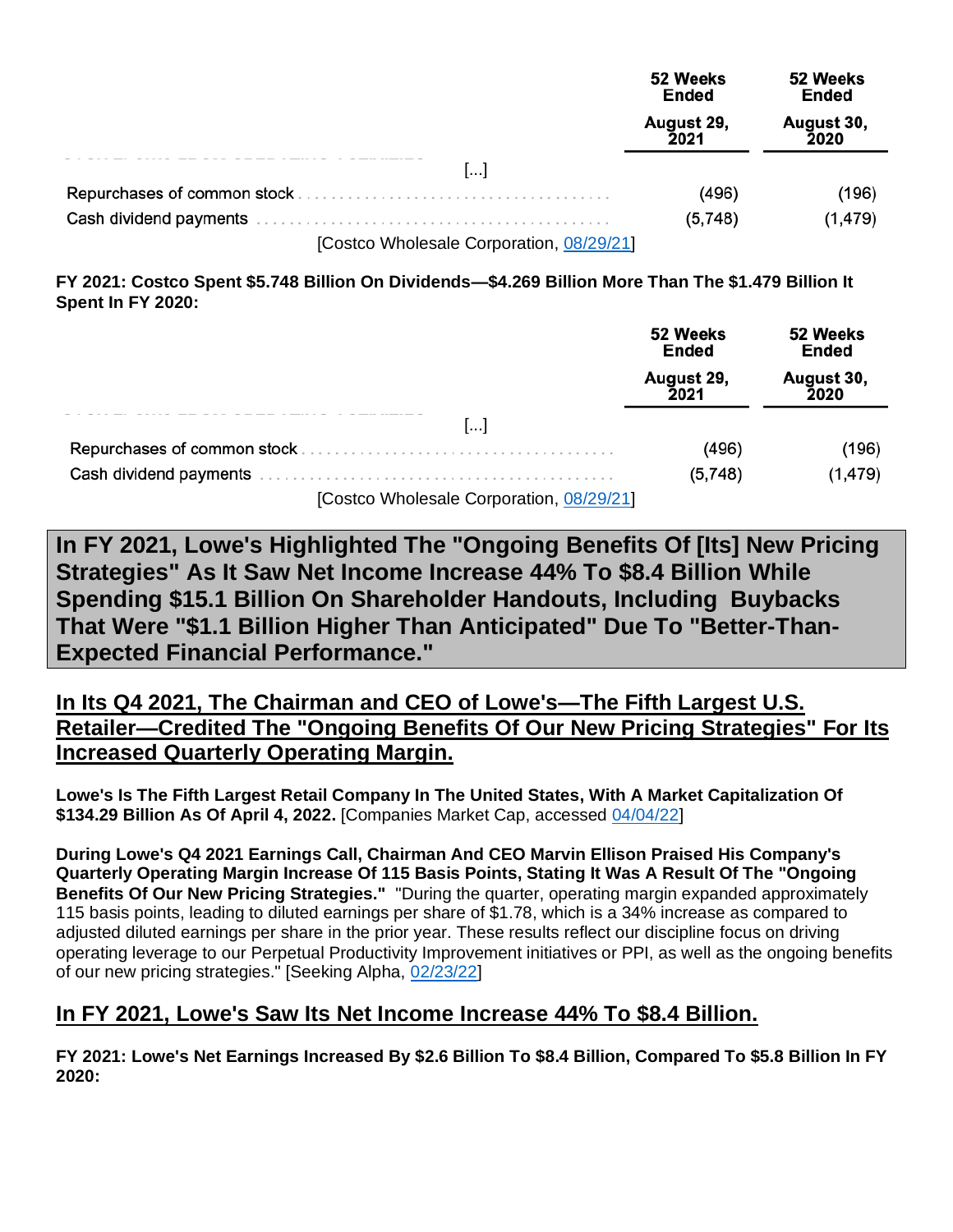|                     |                     | <b>Fiscal Year Ended</b>                 |      |
|---------------------|---------------------|------------------------------------------|------|
|                     |                     | <b>January 28, 2022</b> January 29, 2021 |      |
|                     |                     | <b>Amount</b> % Sales Amount % Sales     |      |
| <b>Net earnings</b> | $\frac{$}{8}$ 8,442 | 8.77 \$ 5,835                            | 6.51 |
|                     |                     | [Lowe's, 02/23/22]                       |      |

# **Lowe's Spent \$15.1 Billion On Shareholder Handouts In 2021, Including Stock Buybacks That Were "\$1.1 Billion Higher Than Anticipated" Due To "Better-Than-Expected Financial Performance."**

**Overall, Lowe's Spent \$15.1 Billion On Shareholder Handouts In 2021.** "The company also paid \$551 million in dividends in the fourth quarter and \$2.0 billion in dividends for the year. In total, the company returned \$15.1 billion to shareholders through share repurchases and dividends in 2021." [Lowe's, [02/23/22\]](https://corporate.lowes.com/sites/lowes-corp/files/2022-02/Lowes-Q4-2021-Earnings-Press-Release.pdf)

#### **In FY 2021, Lowe's Spent Nearly \$2 Billion On Dividends, A \$280 Million Increase From FY 2020:**

|                             |                    | <b>Fiscal Year Ended</b> |                         |  |  |
|-----------------------------|--------------------|--------------------------|-------------------------|--|--|
|                             |                    | <b>January 28, 2022</b>  | <b>January 29, 2021</b> |  |  |
|                             | []                 |                          |                         |  |  |
| Cash dividend payments      |                    | (1,984)                  | (1,704)                 |  |  |
| Repurchases of common stock |                    | (13,012)                 | (4, 971)                |  |  |
|                             | [Lowe's, 02/23/22] |                          |                         |  |  |

**In FY 2021, Lowe's Bought Back \$13 Billion In Company Stock, An \$8 Billion Increase From FY 2020:**

| <b>Fiscal Year Ended</b> |                         |  |  |
|--------------------------|-------------------------|--|--|
| January 28, 2022         | <b>January 29, 2021</b> |  |  |
|                          |                         |  |  |
| (1,984)                  | (1,704)                 |  |  |
| (13,012)                 | (4, 971)                |  |  |
| []                       |                         |  |  |

[Lowe's, <u>02/23/22</u>]

**In 2021, Lowe's Total Stock Buybacks Were "\$1.1 Billion Higher Than Anticipated, Reflecting Better-Than-Expected Financial Performance And The Company's Commitment To Return Excess Capital To Shareholders."** "The company repurchased approximately 16 million shares for \$4.0 billion in the fourth quarter, and it repurchased 63 million shares for \$13.1 billion for the year. Total share repurchases in 2021 were \$1.1 billion higher than anticipated, reflecting better-than-expected financial performance and the company's commitment to return excess capital to shareholders." [Lowe's, [02/23/22\]](https://corporate.lowes.com/sites/lowes-corp/files/2022-02/Lowes-Q4-2021-Earnings-Press-Release.pdf)

<span id="page-13-0"></span>**In 2021, CVS Health—The Sixth Largest U.S Retailer And "The Leading Health Solutions Company"—Saw Over \$7.8 Billion In Net Income As It Authorized \$10 Billion In Stock Buybacks And Paid Out \$2.6 Billion In Shareholder Dividends, And Paid Its New CEO Nearly \$20.4 Million.** 

**CVS, The Sixth Largest U.S Retailer, Claims To Be The "Leading Health Solutions Company."**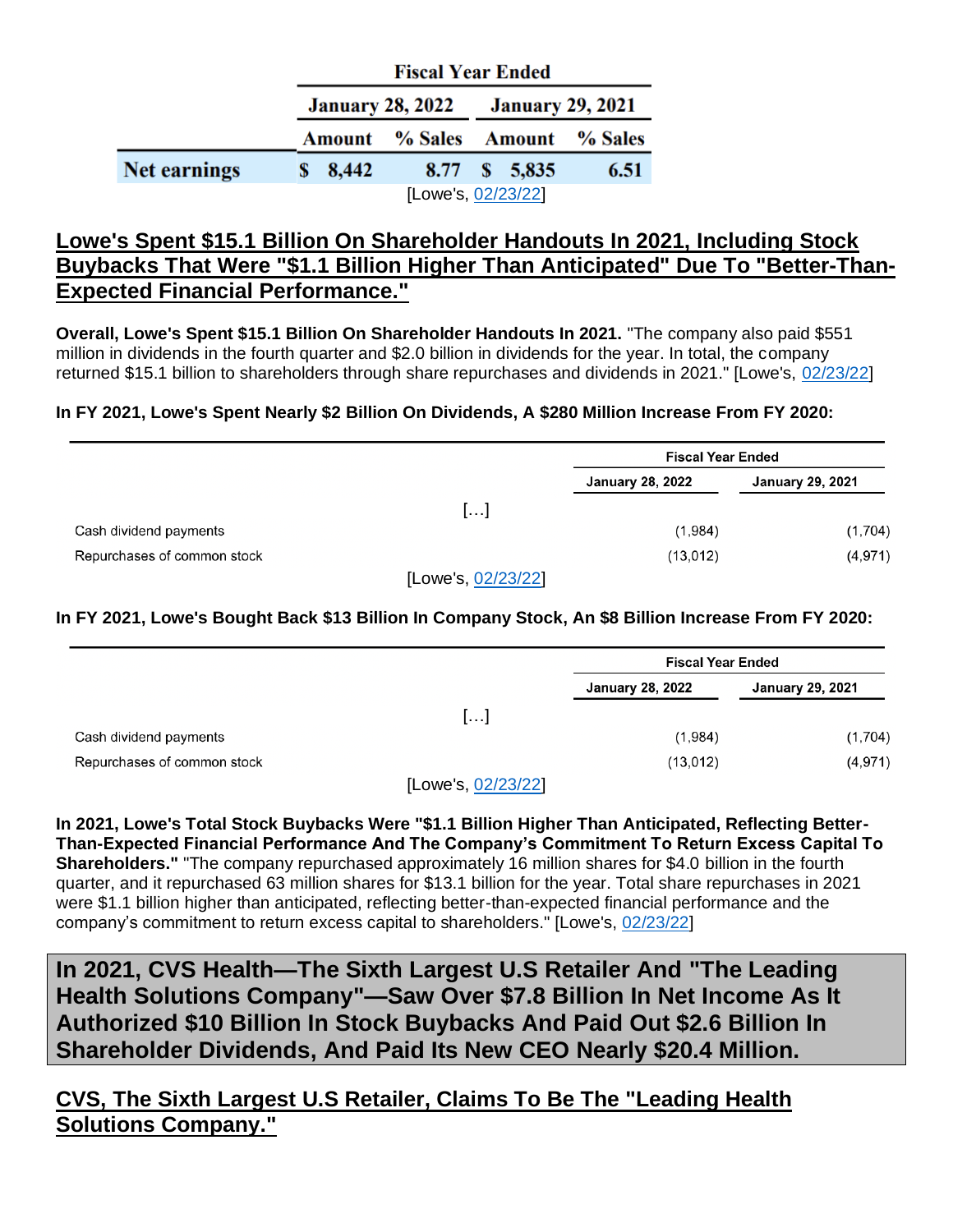**CVS Health Is The Sixth Largest Retail Company In The United States, With A Market Capitalization Of \$130.13 Billion. As Of April 4, 2022** [Companies Market Cap, accessed [04/04/22\]](https://companiesmarketcap.com/retail/largest-retail-companies-by-market-cap/)

**CVS Health Claims To Be "The Leading Health Solutions Company."** "CVS Health is the leading health solutions company, delivering care like no one else can. We reach more people and improve the health of communities across America through our local presence, digital channels and approximately 300,000 dedicated colleagues including more than 40,000 physicians, pharmacists, nurses, and nurse practitioners." [CVS Health, accessed [02/10/22\]](https://www.cvshealth.com/news-and-insights/press-releases/cvs-health-to-hold-fourth-quarter-and-full-year-2021-earnings)

# **In FY 2021, CVS Recorded Over \$7.8 Billion In Net Income—\$706 Million More Than FY 2020, Which Helped The Company "Excee[d]" The Company's Financial Goals.**

**CVS Health President And CEO Karen Lynch Said The Company "Exceeded" Its Financial Goals In 2021 And Was Entering 2022 With "Powerful Momentum."** "Karen Lynch -- President and Chief Executive Officer Thank you, Susie. Good morning, everyone, and thank you for joining our call today. 2021 was an important year for CVS Health. We exceeded our financial goals. [...] We are entering 2022 with powerful momentum." [The Motley Fool, [02/09/22\]](https://www.fool.com/earnings/call-transcripts/2022/02/10/cvs-health-cvs-q4-2021-earnings-call-transcript/)

#### **CVS Health's Net Income Increased By \$706 Million To \$7.898 Billion In Its FY 2021:**

|                                          | <b>Three Months Ended</b><br>December 31, |                        |   | <b>Year Ended</b><br>December 31, |               |           |           |   |               |
|------------------------------------------|-------------------------------------------|------------------------|---|-----------------------------------|---------------|-----------|-----------|---|---------------|
| In millions, except per share amounts    |                                           | 2021                   |   | 2020                              | <b>Change</b> | 2021      | 2020      |   | <b>Change</b> |
| <b>Total revenues</b>                    |                                           | 76,604                 | S | 69,554                            | 050           | \$292,111 | \$268,706 | S | 23,405        |
| Operating income                         |                                           | 2,229                  |   | 2,524                             | (295)         | 13,193    | 13,911    |   | (718)         |
| Adjusted operating income <sup>(1)</sup> |                                           | 4,147                  |   | 2,945                             | 1,202         | 17,312    | 16,008    |   | 1,304         |
| Net income                               |                                           | 1,296                  |   | 975                               | 321           | 7,898     | 7,192     |   | 706           |
|                                          |                                           | [CVS Health, 02/09/22] |   |                                   |               |           |           |   |               |

**In 2021, CVS Authorized A \$10 Billion Stock Buyback Program And Paid \$2.6 Billion In Dividends With Plans For A 10% Increase To The Dividend Effective February 2022.** 

#### **CVS Health Spent \$2.625 Billion On Shareholder Dividends In Its FY 2021:**

|                |                        | <b>Year Ended</b><br>December 31, |         |
|----------------|------------------------|-----------------------------------|---------|
| In millions    |                        | 2021                              | 2020    |
|                | .                      |                                   |         |
| Dividends paid |                        | (2,625)                           | (2,624) |
|                | [CVS Health, 02/09/22] |                                   |         |

**In 2021, CVS Authorized A \$10 Billion Stock Buyback Program.** "Announced a 10% increase to the annual shareholder dividend, which became effective with the February 1, 2022 dividend distribution, and the authorization of a \$10 billion share repurchase program." [CVS Health, [02/09/22\]](https://s2.q4cdn.com/447711729/files/doc_financials/2021/q4/Q4-2021-Earnings-Release.pdf)

#### **CVS Also Announced A 10% Increase To Its Shareholder Dividend, Effective On February 1, 2022.**

"Announced a 10% increase to the annual shareholder dividend, which became effective with the February 1, 2022 dividend distribution, and the authorization of a \$10 billion share repurchase program." [CVS Health, [02/09/22\]](https://s2.q4cdn.com/447711729/files/doc_financials/2021/q4/Q4-2021-Earnings-Release.pdf)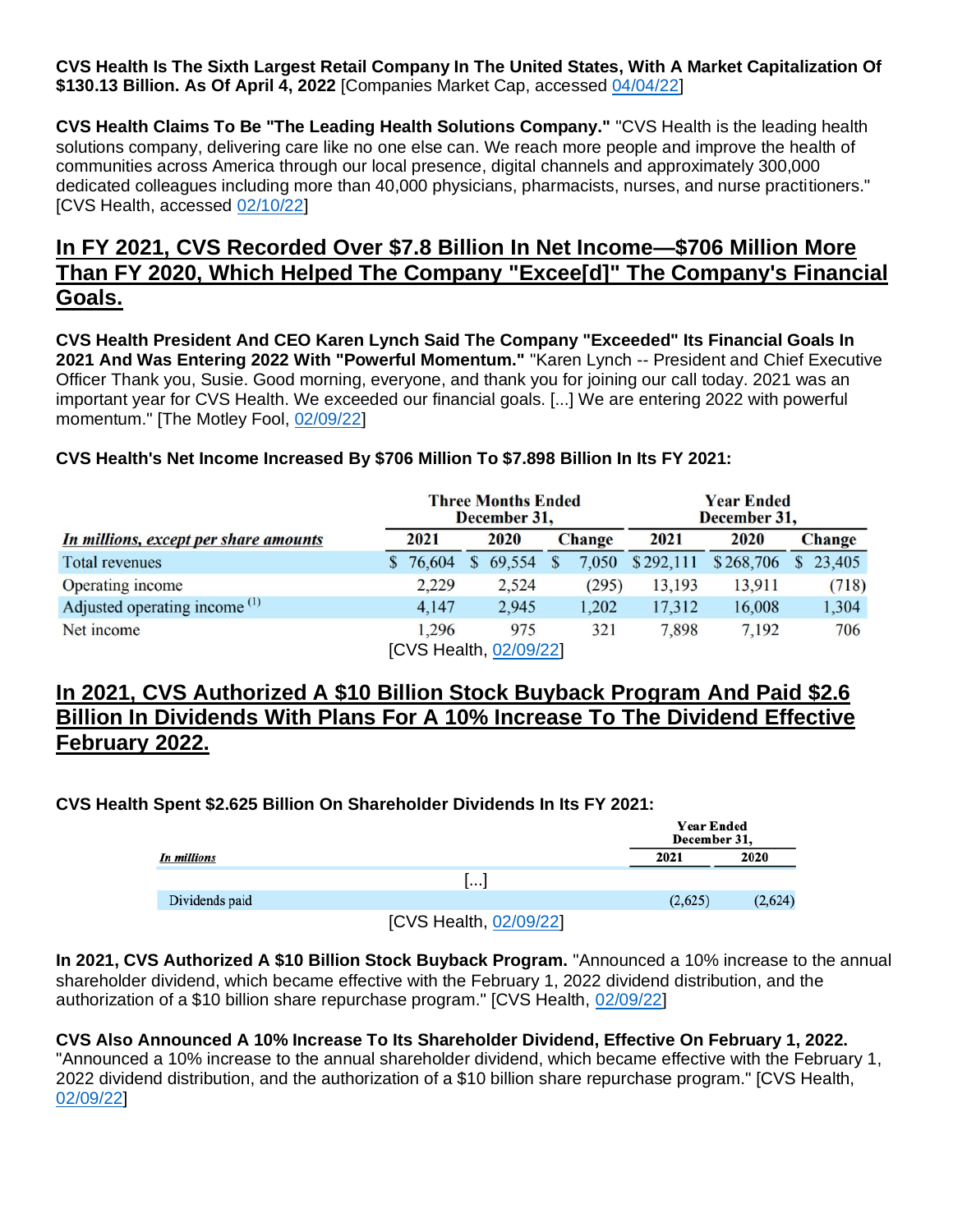# **In 2021, CVS's New CEO—The Former President Of Aetna Insurance—Earned Nearly \$20.4 Million, Resulting In A CEO Pay Ratio Of 458-To-1.**

**In FY 2021, CVS's New CEO Doubled Her Compensation, Earning Nearly \$20.4 Million After Stepping Into The Role In February 2021.** "CVS Health's Karen Lynch nearly doubled her compensation last year after stepping into the CEO chair, according to Securities and Exchange Commission filings from the company. CVS issued its annual proxy, where it reported nearly \$20.4 million in total compensation for Lynch, who [became](https://www.fiercehealthcare.com/payer/karen-lynch-officially-takes-helm-cvs-health)  [CEO in February 2021.](https://www.fiercehealthcare.com/payer/karen-lynch-officially-takes-helm-cvs-health)" Fierce Health, [04/04/22\]](https://www.fiercehealthcare.com/payers/heres-how-much-cvs-ceo-karen-lynch-made-last-year)

**In 2020, While President Of Aetna, Which CVS Acquired, Lynch Earned \$11.3 Million In Compensation**. "Lynch earned \$11.3 million in total compensation for 2020, when she was the president of Aetna. Lynch joined CVS Health in the company's acquisition of the insurer. Her 2020 earnings include a \$1.2 million salary, \$5.6 million in stock awards and \$1.8 million in option awards." [Fierce Health, [04/04/22\]](https://www.fiercehealthcare.com/payers/heres-how-much-cvs-ceo-karen-lynch-made-last-year)

**Meanwhile In 2021, The Median CVS Employee Earned \$45,010 For A CEO Pay Ratio Of 458-To-1. "**The median CVS employee earned \$45,010 in 2021, for a CEO pay ratio of 458:1." [Fierce Health, [04/04/22\]](https://www.fiercehealthcare.com/payers/heres-how-much-cvs-ceo-karen-lynch-made-last-year)

<span id="page-15-0"></span>**In FY 2021, Target—Known To Change Its Online Prices Depending On Customer Locations To "'Reflect The Local Market'" While Maximizing Sales And Profits—Saw Its Net Earnings Rise 59% And Used Those Profits To Boost Buybacks By 887% While Spending \$1.5 Billion On Shareholder Dividends.**

# **Target Corporation Is Known To Change Its Online Prices Depending On Customer Locations To "'Reflect The Local Market,'" Enabling Target To "Maximize Sales And Profits."**

**Target Is The Seventh Largest Retail Company In The United States, With A Market Capitalization Of \$99.53 Billion As Of April 4, 2022.** [Companies Market Cap, accessed [04/04/22\]](https://companiesmarketcap.com/retail/largest-retail-companies-by-market-cap/)

**Headline: Target Is Tracking You And Changing Prices Based On Your Location.** [HuffPost, [03/03/21\]](https://www.huffpost.com/entry/target-tracking-location-changing-prices_l_603fd12bc5b6ff75ac410a38)

**A 2019 Investigation Found That Target Changes Its Prices Depending On Whether App Users "Were Shopping In Or Outside A Store" And That Online Order Prices "'Reflect[ed] The Local Market,'" With One Bill Coming In At \$262 Cheaper Depending On Location.** "In 2019, an investigation by KARE11 news, an NBC affiliate in Minneapolis, found that Target would change its prices based on whether app users were shopping from in or outside a store. In fact, after comparing prices on 10 different products, the station's total bill was \$262 cheaper when shopping from the back of the parking lot versus inside the Target store. […] 'For online orders that are fulfilled by our stores prices reflect the local market,' a spokesperson told HuffPost." [HuffPost, [03/03/21\]](https://www.huffpost.com/entry/target-tracking-location-changing-prices_l_603fd12bc5b6ff75ac410a38)

**Target Fluctuates Prices To "Maximize Sales And Profits."** "Target fluctuates prices for a number of other reasons, too, Woroch said. Like John mentioned, the chain may charge more when you're at the store because it figures you went there for the item regardless of the price, so it's an opportunity to maximize sales and profits." [Yahoo! News, [03/03/21\]](https://www.yahoo.com/huffpost/target-tracking-location-changing-prices-010255234.html)

# **Target—Whose Chairman And CEO Boasted In March 2022 Of Having A "Year Of Record Growth In 2021"—Reported Net Earnings Of Nearly \$7 Billion In FY 2021, A 59% Increase From FY 2020.**

**March 2022: Target Chairman And CEO Brian Cornell Boasted That Company's "'Strong Fourth-Quarter**  Performance Capped Off A Year Of Record Growth In 2021." "Our strong fourth-quarter performance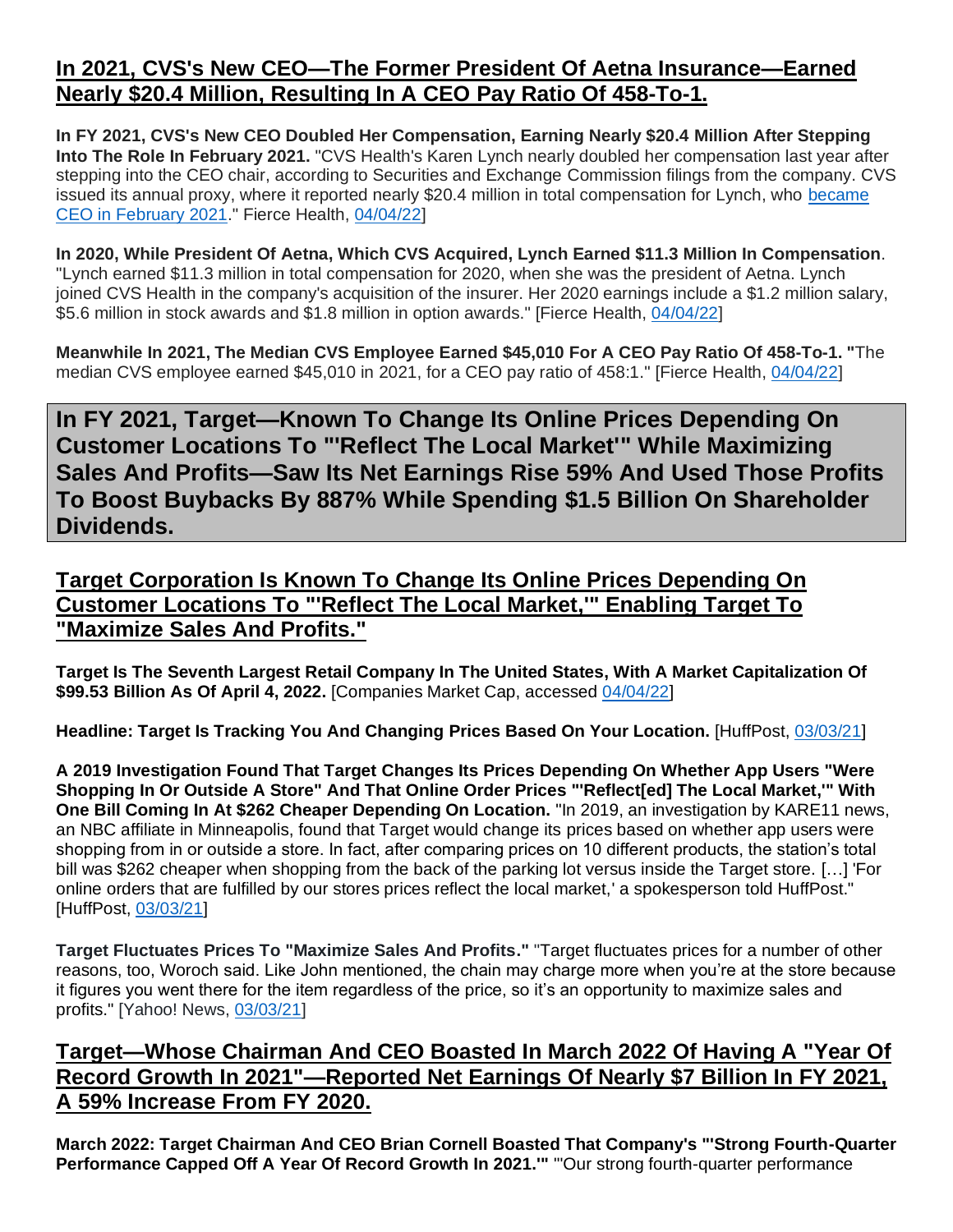capped off a year of record growth in 2021, reinforcing the durability of our business model and our confidence in long-term profitable growth,' said Brian Cornell, chairman and CEO of Target. 'As we look ahead, we'll keep investing and delivering on all that has earned the loyalty and trust of our guests; that starts with our outstanding team and includes continued differentiation through affordability, assortment, ease and convenience.'" [Target, [03/01/22\]](https://investors.target.com/news-releases/news-release-details/target-corporation-reports-fourth-quarter-and-full-year-2021)

#### **FY 2021: Target Had Net Earnings Of \$6.946 Billion, 59% Higher Than Its FY 2020 Net Earnings Of \$4.368 Billion:**

Twelve Months Ended January 29, January 30, 2022 2021 Change

[...] Net earnings \$ 6,946 \$ 4,368 59.0% [Target Corporation, [03/01/22\]](https://investors.target.com/news-releases/news-release-details/target-corporation-reports-fourth-quarter-and-full-year-2021)

# **In FY 2021, Target Spent \$1.5 Billion On Shareholder Dividends And \$7.3 Billion On Stock Buyback, An 887% Increase From 2020.**

**FY 2021: Target Spent \$1.5 Billion On Shareholder Dividends Compared To \$1.3 Billion In FY 2020:**

|                        |                              | <b>Twelve Months Ended</b> |          |  |
|------------------------|------------------------------|----------------------------|----------|--|
|                        |                              | January 29,<br>January 30, |          |  |
| (millions) (unaudited) |                              | 2022                       | 2021     |  |
|                        | []                           |                            |          |  |
| Dividends paid         |                              | (1,548)                    | (1, 343) |  |
| Repurchase of stock    |                              | (7, 356)                   | (745)    |  |
| --                     | $\sim$ 00 $\sim$ 1000 $\sim$ |                            |          |  |

[Target, [03/01/22\]](https://investors.target.com/news-releases/news-release-details/target-corporation-reports-fourth-quarter-and-full-year-2021)

**FY 2021: Target Repurchased \$7.3 Billion Worth Of Its Shares, Compared To \$745 Million In FY 2020, A 887% Increase:** 

|                        |                                                                                                                                                                                                                                                                                                                                    | <b>Twelve Months Ended</b> |                     |  |
|------------------------|------------------------------------------------------------------------------------------------------------------------------------------------------------------------------------------------------------------------------------------------------------------------------------------------------------------------------------|----------------------------|---------------------|--|
| (millions) (unaudited) |                                                                                                                                                                                                                                                                                                                                    | January 29,<br>2022        | January 30,<br>2021 |  |
|                        | []                                                                                                                                                                                                                                                                                                                                 |                            |                     |  |
| Dividends paid         |                                                                                                                                                                                                                                                                                                                                    | (1,548)                    | (1, 343)            |  |
| Repurchase of stock    |                                                                                                                                                                                                                                                                                                                                    | (7, 356)                   | (745)               |  |
|                        | $\mathbf{r}$ $\mathbf{r}$ $\mathbf{r}$ $\mathbf{r}$ $\mathbf{r}$ $\mathbf{r}$ $\mathbf{r}$ $\mathbf{r}$ $\mathbf{r}$ $\mathbf{r}$ $\mathbf{r}$ $\mathbf{r}$ $\mathbf{r}$ $\mathbf{r}$ $\mathbf{r}$ $\mathbf{r}$ $\mathbf{r}$ $\mathbf{r}$ $\mathbf{r}$ $\mathbf{r}$ $\mathbf{r}$ $\mathbf{r}$ $\mathbf{r}$ $\mathbf{r}$ $\mathbf{$ |                            |                     |  |

[Target, [03/01/22\]](https://investors.target.com/news-releases/news-release-details/target-corporation-reports-fourth-quarter-and-full-year-2021)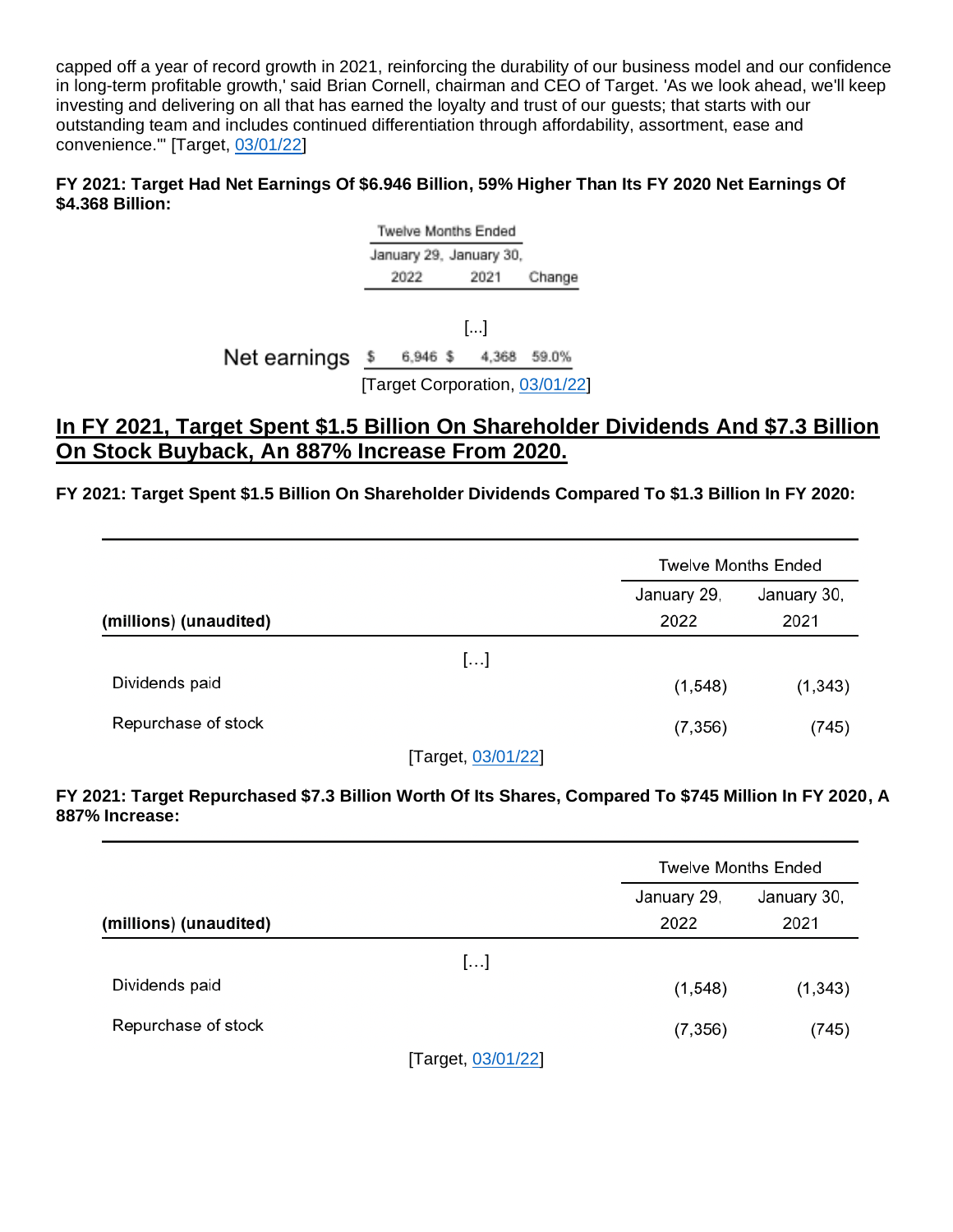<span id="page-17-0"></span>**In FY 2021, TJX Companies—Whose CEO Admitted That "Inflationary Price Increase[s]" Were "A Major Opportunity For Us At TJX,"—Saw Its Net Income Soar 3,546% To Over \$3.28 Billion and Spent Over \$3.4 Billion On Shareholder Handouts, Including A Nearly 350% Increase In Dividends And A 980% Increase In Stock Buybacks From 2020.**

**During Its February 2022 Earnings Call, TJX Companies' CEO Admitted Its "Pricing Strategy" Had Driven "Really Healthy Margins" In The Last Half Of 2021 And Plans To "Get Even More Aggressive About Adjusting Our Retails," While Seeing "Inflationary Price Increases" As A "Major Opportunity."** 

**TJX Companies Is The Eighth Largest Retail Company In The United States, With A Market Capitalization Of \$71.63 Billion As Of April 4, 2022.** [Companies Market Cap, accessed [04/04/22\]](https://companiesmarketcap.com/retail/largest-retail-companies-by-market-cap/)

**During TJX's February 2022 Earnings Call, President And CEO Ernie Herrman Admitted He Was Looking At "Inflationary Price Increase As A Major Opportunity For Us At TJX To Get Even More Aggressive About Adjusting Our Retails Than We've Been."** "Ernie Herrman […] Great question, Lorraine. Yes, first of all, what's happened around us, as you can see, even in some of the media that outwardly reported many of the retailers adjusting their prices across the board. I won't name them, but you probably read about certain retailers taking blanket approaches to raising their retails. So ironically, like anything in this business, I'm looking at this inflationary price increase as a major opportunity for us at TJX to get even more aggressive about adjusting our retails than we've been." [Seeking Alpha, [02/23/22\]](https://seekingalpha.com/article/4489562-tjx-companies-inc-tjx-ceo-ernie-herrman-on-q4-2022-results-earnings-call-transcript)

**Herrman Stated His Company's "Retail Pricing Strategy" Gave Him "Confidence In Improving Our Profitability" Despite "Freight And Wage Cost Pressures."** "While freight and wage cost pressures remain elevated, we are pleased that our retail pricing strategy is working very well. This gives us confidence in improving our profitability when the macro environment normalizes, while continuing to offer exceptional values to customers every day." [TJX, [02/23/22\]](https://investor.tjx.com/news-releases/news-release-details/tjx-companies-inc-reports-very-strong-us-open-only-comp-store)

• **TJX Companies Owns A Number Of Major Consumer Retail Brands, Including T.J. Maxx, Marshalls, And Homegoods.** [TJX Companies, accessed [02/24/22\]](https://www.tjx.com/businesses)

**Herrman Went On To State That TJX's "Really Healthy Margins" In The Last Half Of 2021 Were "Driven" By The Company's "Pricing Strategy."** "Ernie Herrman […] So when we started off, as you know, we were taking a very -- the word I was using was surgically and then selectively adjusting retails, but we've had such strong success. And in fact, if you look at the fourth quarter merchandise margin, we had really healthy margins all the way through the back half of the year, really driven by a large part by the pricing strategy." [Seeking Alpha, [02/23/22\]](https://seekingalpha.com/article/4489562-tjx-companies-inc-tjx-ceo-ernie-herrman-on-q4-2022-results-earnings-call-transcript)

# **In 2021, TJX Companies Reported "Record Net Income" That Had Increased 3,546% From 2020.**

**TJX CFO Scott Goldenberg Was Proud To Announce TJX Had A "Record Net Income" In 2021.** "Scott Goldenberg […] I'll finish with our liquidity and shareholder distributions. For the full year, we generated \$3.1 billion in operating cash flow, driven by record net income." [Seeking Alpha, [02/23/22\]](https://seekingalpha.com/article/4489562-tjx-companies-inc-tjx-ceo-ernie-herrman-on-q4-2022-results-earnings-call-transcript)

#### **In 2021, TJX Had \$3.28 Billion In Net Income Compared To Just \$90.4 Million In 2020— A 3,546% Increase—And Up From \$3.27 Billion In 2019.**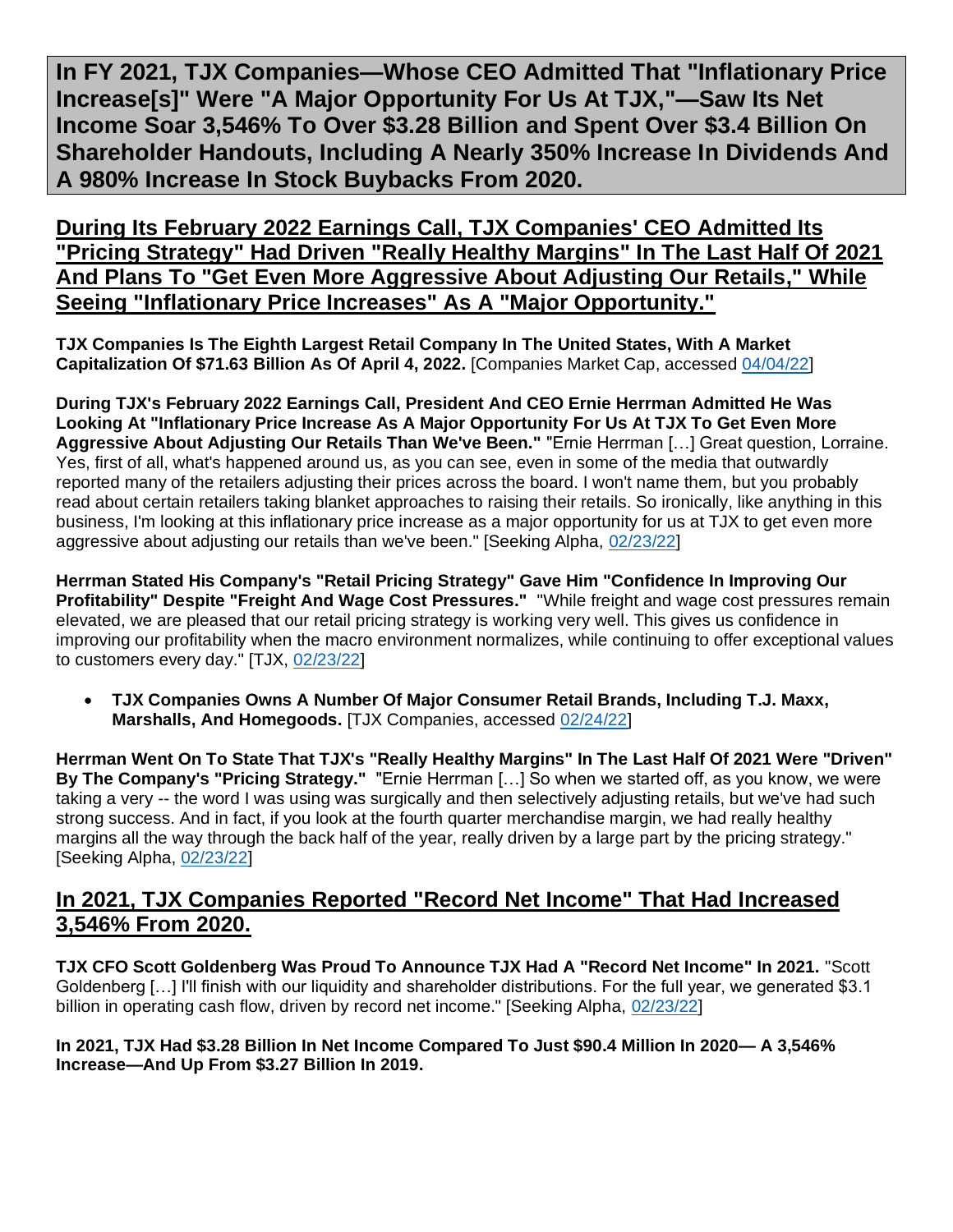|            | Fifty-Two Weeks Ended               |      |                    |
|------------|-------------------------------------|------|--------------------|
|            | January 29, January 30, February 1, |      |                    |
|            | 2022                                | 2021 | 2020               |
|            |                                     |      |                    |
| Net income | $$3,282,815$ \$                     |      | 90,470 \$3,272,193 |

#### [TJX, [02/23/22\]](https://investor.tjx.com/news-releases/news-release-details/tjx-companies-inc-reports-very-strong-us-open-only-comp-store)

### **Amid A Strong FY 2021, TJX Companies Spent Over \$3.4 Billion On Shareholder Handouts—The "Most We've Returned To Shareholders On An Annual Basis In Our History"—Including Over \$1.25 Billion In Cash Dividends And \$2.17 Billion In Stock Buybacks, A Respective Increase Of Nearly 350% And 980% From 2020.**

**In February 2022, TJX Companies Announced It Had Spent \$3.4 Billion On Shareholder Handouts In 2021, Including \$2.2 Billion In Stock Buybacks And \$1.25 Billion In Cash Dividends.** "In Fiscal 2022, the Company returned a total of \$3.4 billion to shareholders. In Fiscal 2022, the Company repurchased a total of \$2.2 billion of TJX stock, retiring 31.5 million shares, and paid \$1.25 billion in shareholder dividends." [TJX, [02/23/22\]](https://investor.tjx.com/news-releases/news-release-details/tjx-companies-inc-reports-very-strong-us-open-only-comp-store)

**TJX CFO Scott Goldenberg Was Proud To Announce That TJX Had "Record Net Income" In 2021, Ended The Year With \$6.2 Billion, And Had Returned The Most Money To Shareholders On An Annual Basis In Company History.** "Scott Goldenberg […] I'll finish with our liquidity and shareholder distributions. For the full year, we generated \$3.1 billion in operating cash flow, driven by record net income. We ended this year with \$6.2 billion in cash. In fiscal '22, we returned \$3.4 billion to shareholders through our buyback and dividend programs, which is the most we've returned to shareholders on an annual basis in our history." [Seeking Alpha, [02/23/22\]](https://seekingalpha.com/article/4489562-tjx-companies-inc-tjx-ceo-ernie-herrman-on-q4-2022-results-earnings-call-transcript)

#### **In FY 2021, TJX Spent \$1.251 Billion On Cash Dividends, A Nearly 350% Increase From 2020.**

|                                                                                       | Fifty-Two Weeks Ended               |                       |            |
|---------------------------------------------------------------------------------------|-------------------------------------|-----------------------|------------|
|                                                                                       | January 29, January 30, February 1, |                       |            |
|                                                                                       | 2022                                | 2021                  | 2020       |
| []                                                                                    |                                     |                       |            |
| Cash dividends paid                                                                   | (1,251.8)                           | (278.3)               | (1,071.6)  |
| [TJX Companies, 02/23/22]                                                             |                                     |                       |            |
| In FY 2021, TJX Bought Back \$2.17 Billion Worth Of Stock, A 980% Increase from 2020. |                                     |                       |            |
|                                                                                       |                                     | Fifty-Two Weeks Ended |            |
|                                                                                       | January 29, January 30, February 1, |                       |            |
|                                                                                       | 2022                                | 2021                  | 2020       |
|                                                                                       |                                     |                       |            |
| []                                                                                    |                                     |                       |            |
| Payments for repurchase of common stock                                               | (2, 176.3)                          | (201.5)               | (1, 552.0) |
| [TJX Companies, 02/23/22]                                                             |                                     |                       |            |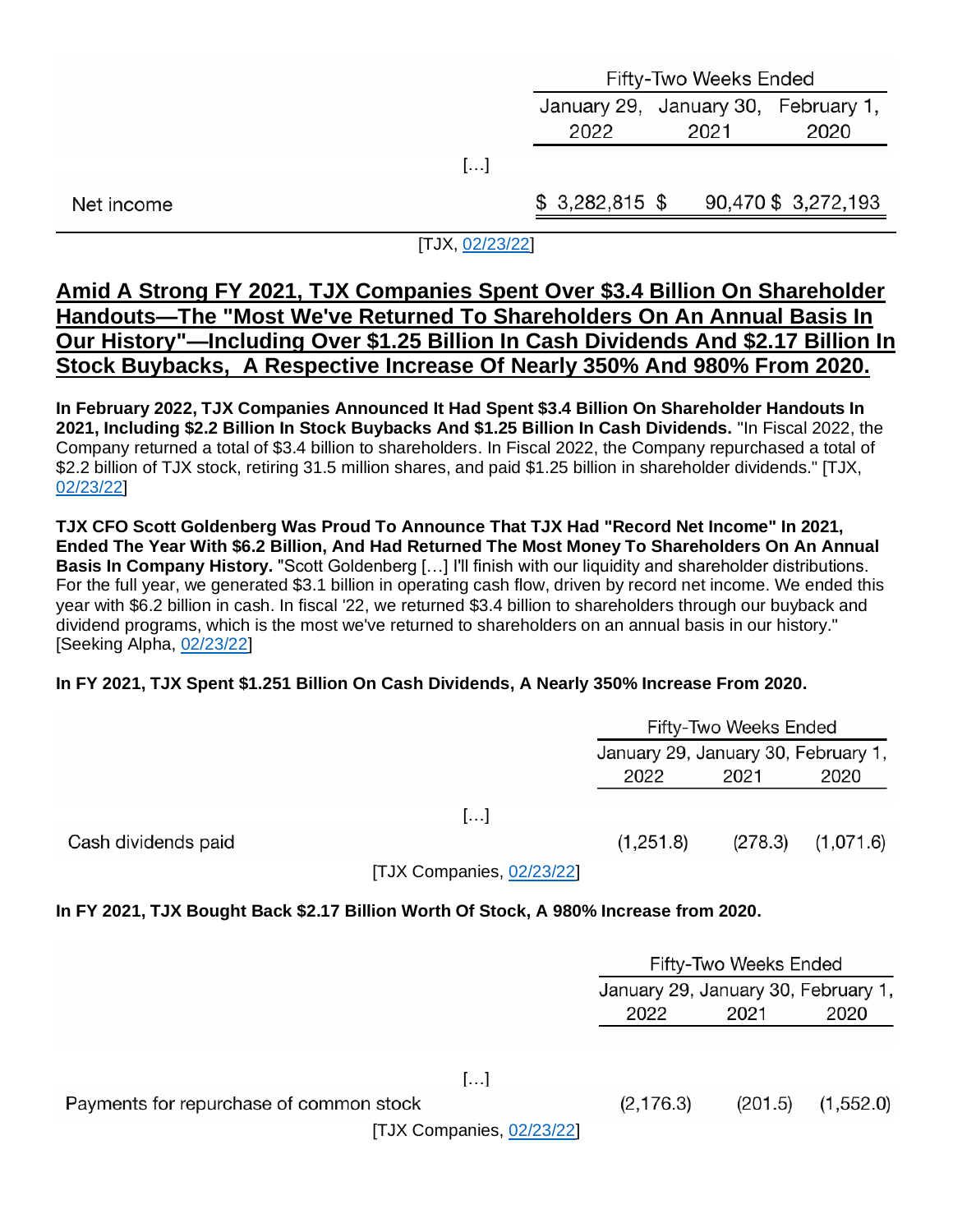<span id="page-19-0"></span>**In 2021, Dollar General—Which Plans To Open Over 1,110 Stores Including A New Store Concept "Aimed At Shoppers Wealthier Than Those Who Frequent Dollar General Locations"—Spent Over \$2.5 Billion On Stock Buybacks And Over \$392 Million On Shareholder Dividends Despite Seeing Its Net Income Decrease By Nearly 10%.**

**In FY 2021, Dollar General Announced A Plan To Open 1,110 New Stores, Including A Recent Store Concept "Aimed At Shoppers Wealthier Than Those Who Frequent Dollar General Locations."**

**Dollar General Is The Ninth Largest Retail Company In The United States, With A Market Capitalization Of \$51.6 Billion As Of April 4, 2022.** [Companies Market Cap, accessed [04/04/22\]](https://companiesmarketcap.com/retail/largest-retail-companies-by-market-cap/)

**For FY 2022, Dollar General Plans To Open 1,110 New Stores And Remodel An Additional 1,750 Stores.**  "The Company is also reiterating its plans to execute 2,980 real estate projects in fiscal year 2022, including 1,110 new store openings, 1,750 remodels, and 120 store relocations." [Dollar General, [03/17/22\]](https://investor.dollargeneral.com/websites/dollargeneral/English/2120/us-press-release.html?airportNewsID=833ee4cb-9391-4541-aca2-5764088d47ab)

**December 2021: Dollar General CEO Todd Vasos Announced His Company Had Plans To Triple The Amount Of Popshelf Stores In The U.S.— A Store Concept Introduced In 2020 "Aimed At Shoppers Wealthier Than Those Who Frequent Dollar General Locations," With "90% Of The Merchandise Sold By Popshelf Cost[ing] \$5 Or Less."** "Dollar General is planning nearly 3,000 real estate projects for 2022, including 1,110 new stores that will vastly expand the retailer's Popshelf store concept and see the company expand internationally for the first time.[…] Vasos added that the number of Popshelf stores in the U.S. is expected to triple next year, and 'given the sustained and positive performance of our Popshelf concept,' Dollar General will accelerate the pace of new store openings to have approximately 1,000 Popshelf locations by the end of 2025. Popshelf, introduced late last year, is aimed at shoppers wealthier than those who frequent Dollar General locations, carrying items such as home goods, seasonal décor and party supplies. Over 90% of the merchandise sold by Popshelf costs \$5 or less." [PYMNTS, [12/02/21\]](https://www.pymnts.com/news/retail/2021/dollar-general-says-no-plans-to-raise-core-product-prices-unlike-dollar-tree-rival/#:~:text=Dollar%20General%20Says%20No%20Plans,Prices%2C%20Unlike%20Dollar%20Tree%20Rival&text=Dollar%20General%20is%20planning%20nearly,internationally%20for%20the%20first%20time.)

#### **In FY 2021, Dollar General Reported That Net Sales Increased To \$34.2 Billion—A \$500 Million Increase—While Net Income Decreased 9.6%.**

**In FY 2021, Dollar General Saw Its Net Sales Increase To \$34.2 Billion From \$33.7 Billion The Prior Year—A \$500 Million Increase.** "Fiscal year 2021 net sales increased 1.4% to \$34.2 billion compared to \$33.7 billion in fiscal year 2020." [Dollar General, [03/17/22\]](https://investor.dollargeneral.com/websites/dollargeneral/English/2120/us-press-release.html?airportNewsID=833ee4cb-9391-4541-aca2-5764088d47ab)

|                | <b>For the Year Ended</b>  |  |            |  |
|----------------|----------------------------|--|------------|--|
|                | January 28                 |  | January 29 |  |
|                | 2022                       |  | 2021       |  |
|                | $\left[\ldots\right]$      |  |            |  |
| (In thousands) |                            |  |            |  |
| Net sales      | \$<br>34,220,449 \$        |  | 33,746,839 |  |
|                | [Dollar General, 03/17/22] |  |            |  |

**In Its FY 2021, Dollar General Reported A Net Income Of \$2.4 Billion, A \$255 Million Or 9.6% Decrease From FY 2020.** "The Company reported net income of \$2.4 billion for fiscal year 2021, a decrease of 9.6% compared to \$2.7 billion in fiscal year 2020." [Dollar General, [03/17/22\]](https://investor.dollargeneral.com/websites/dollargeneral/English/2120/us-press-release.html?airportNewsID=833ee4cb-9391-4541-aca2-5764088d47ab)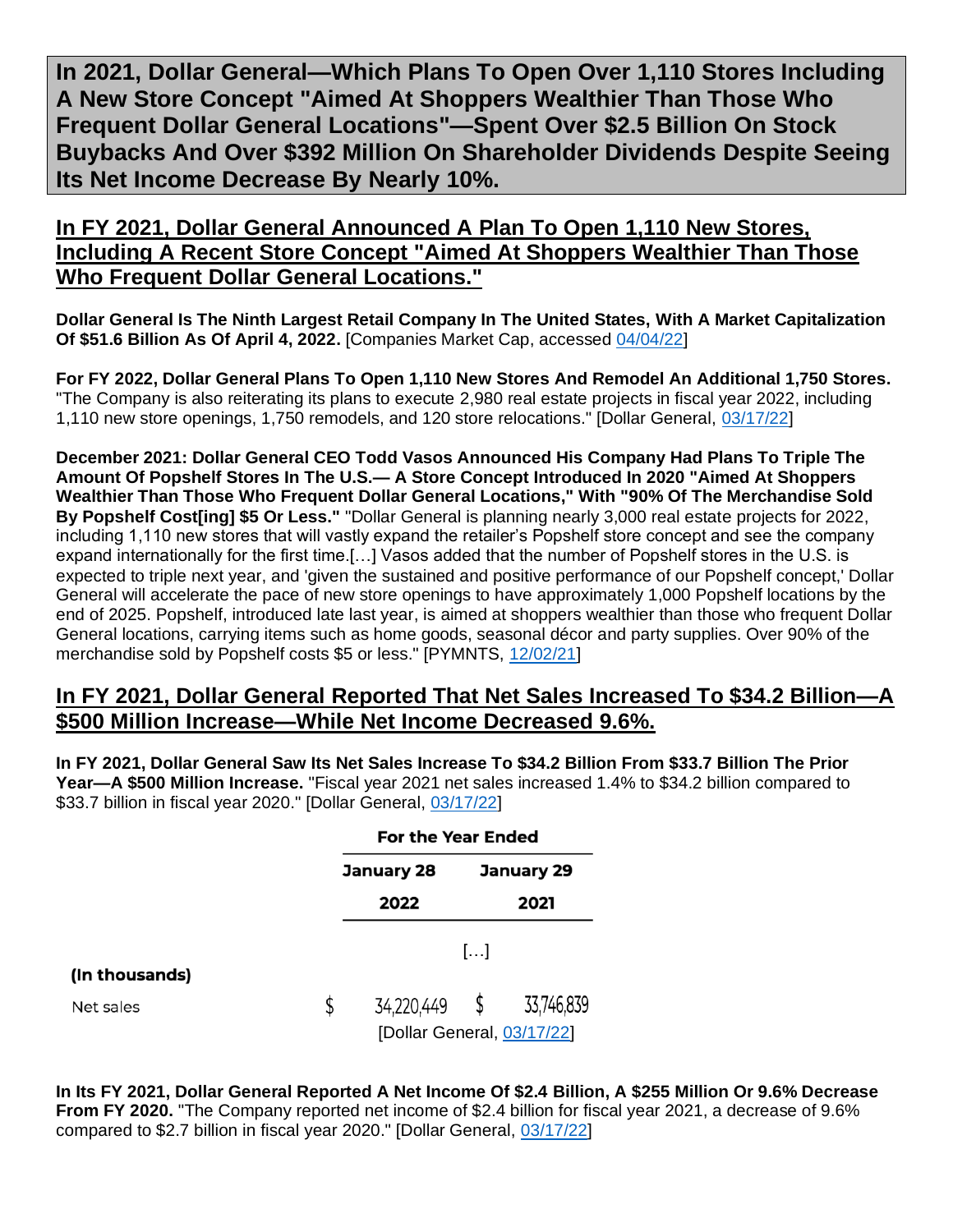|                            |  | <b>For the Year Ended</b> |  |            |  |
|----------------------------|--|---------------------------|--|------------|--|
|                            |  | January 28                |  | January 29 |  |
|                            |  | 2022                      |  | 2021       |  |
| (In thousands)             |  |                           |  |            |  |
|                            |  | $\left[\ldots\right]$     |  |            |  |
| Net income                 |  | 2,399,232                 |  | 2,655,050  |  |
| [Dollar General, 03/17/22] |  |                           |  |            |  |

# **Despite Its Net Income Drop, In 2021 Dollar General Spent Over \$2.5 Billion On Stock Buybacks And Over \$392 Million On Shareholder Dividends.**

**In FY 2021, Dollar General Spent \$2.5 Billion On Stock Buybacks And Had Remaining Authorization To Buyback An Additional \$2.1 Billion In Company Stock:**

|                                              |             | <b>For the Year Ended</b> |  |  |
|----------------------------------------------|-------------|---------------------------|--|--|
|                                              | January 28  | <b>January 29</b>         |  |  |
|                                              | 2022        | 2021                      |  |  |
| <b>Cash flows from operating activities:</b> |             |                           |  |  |
| []                                           |             |                           |  |  |
| Repurchases of common stock                  | (2,549,669) | (2,466,434)               |  |  |

[Dollar General, [03/17/22\]](https://investor.dollargeneral.com/websites/dollargeneral/English/2120/us-press-release.html?airportNewsID=833ee4cb-9391-4541-aca2-5764088d47ab)

• **As Of March 17, 2022, Dollar General Had \$2.1 Billion In "Total Remaining Authorization For Future Repurchases."** "In fiscal year 2021, the Company repurchased \$2.5 billion of its common stock, or 12.1 million shares, at an average price of \$211.45 per share, under its share repurchase program. The total remaining authorization for future repurchases was \$2.1 billion at the end of fiscal year 2021." [Dollar General, [03/17/22\]](https://investor.dollargeneral.com/websites/dollargeneral/English/2120/us-press-release.html?airportNewsID=833ee4cb-9391-4541-aca2-5764088d47ab)

**In 2021, Dollar General Spent Over \$392 Million On Shareholder Dividends, Up \$36 Million From FY 2020.**

|                                              |                            | <b>For the Year Ended</b> |            |  |
|----------------------------------------------|----------------------------|---------------------------|------------|--|
|                                              |                            | January 28                | January 29 |  |
|                                              |                            | 2022                      | 2021       |  |
| <b>Cash flows from operating activities:</b> |                            |                           |            |  |
|                                              | $\left[\ldots\right]$      |                           |            |  |
| Payments of cash dividends                   |                            | (392, 188)                | (355, 926) |  |
|                                              | [Dollar General, 03/17/22] |                           |            |  |

<span id="page-20-0"></span>**In 2021, Kroger, Which Admitted To "Passing Along Higher Cost To The Customer Where It Makes Sense To Do So," Touted Its "Record Performance" In 2021 As It Spent Over \$2.2 Billion On Stock Buybacks And Dividends—An Over \$330 Million Increase From 2020.**